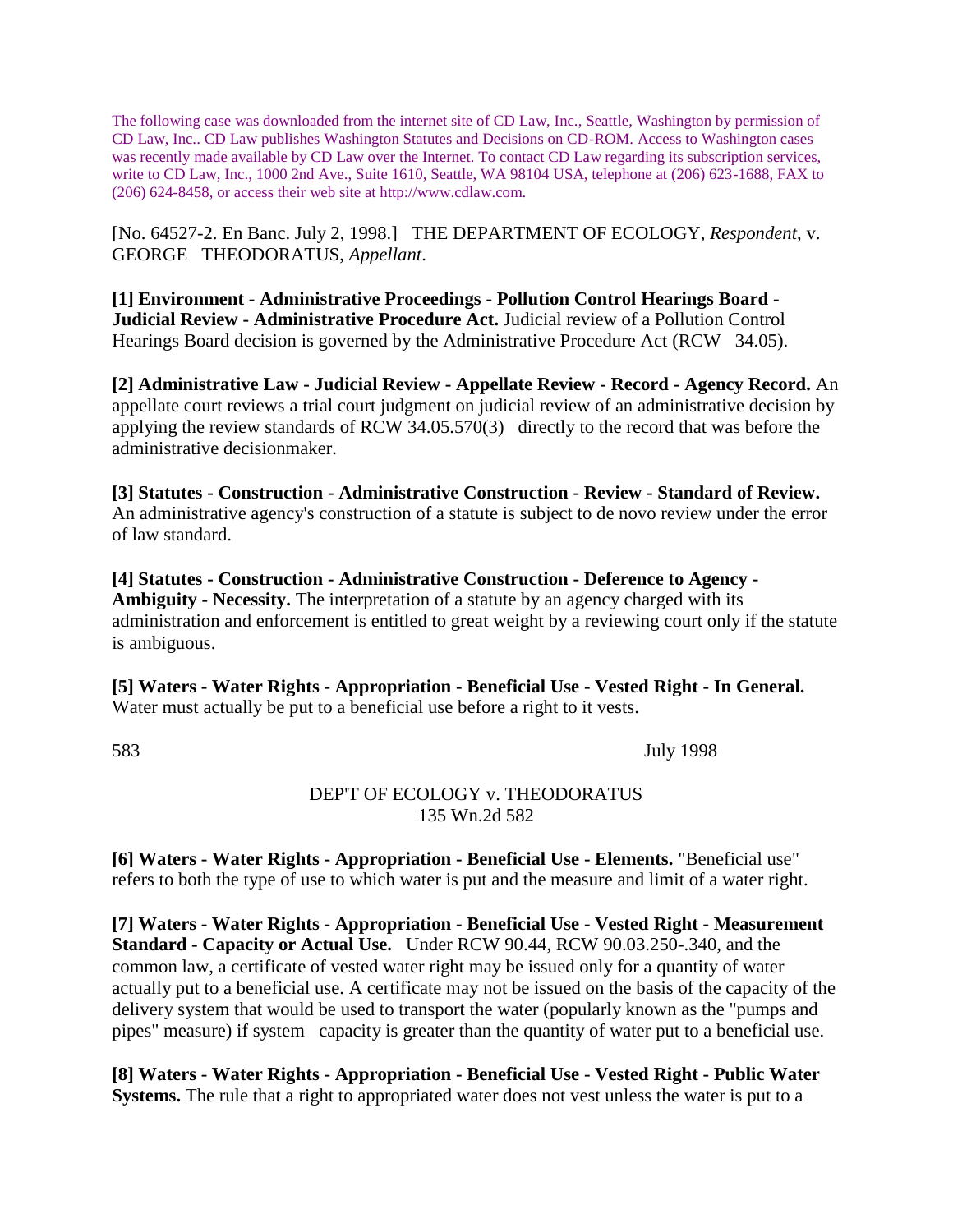beneficial use applies to public water systems as well as irrigation systems. The terms "beneficial use of water" and "perfection of water right" have the same meaning whether the water is used for private residential development or crop irrigation.

**[9] Statutes - Construction - Superfluous Provisions.** A statute is construed so that no portion of it is rendered meaningless or superfluous.

**[10] Constitutional Law - Separation of Powers - Policymaking Decisions.** Public policy issues are properly addressed to the Legislature, not the judiciary.

**[11] Waters - Water Rights - Appropriation - Inchoate Right - What Constitutes - Conversion to Vested Right - Beneficial Use - Necessity.** An inchoate right to use water ripens into a vested water right only in the amount of water actually put to a beneficial use. An inchoate water right is an incomplete appropriative right in good standing that comes into being when the first step required by law for acquiring an appropriative right is taken. The inchoate right remains in good standing for so long as the requirements of the law are fulfilled.

**[12] Waters - Water Rights - Appropriation - Beneficial Use - What Constitutes - Water Delivery System Capacity.** "Beneficial use" as a measure and limit of a water right may not be defined, in part, by the capacity of a public water system's completed delivery system; actual beneficial use of water is the only measure of a vested water right.

**[13] Waters - Groundwater - Permit - Administrative Discretion - Renewal - In General.** The Department of Ecology's authority to grant or renew a permit to divert or withdraw water is discretionary.

584 July 1998

# DEP'T OF ECOLOGY v. THEODORATUS 135 Wn.2d 582

**[14] Administrative Law - Agency Authority - Discretion To Grant or Renew Permit - Imposition of Conditions - In General.** In general, an administrative agency having discretionary authority to grant or renew a permit may impose conditions on any such grant or renewal.

**[15] Administrative Law - Agency Authority - Discretion To Grant or Renew Permit - Preservation of Prior Conditions - Necessity.** A person seeking the renewal of a government permit is not necessarily entitled to proceed under the conditions imposed on the original permit if the renewal decision is discretionary with the issuing agency.

**[16] Waters - Groundwater - Permit - Administrative Discretion - Renewal - Additional Conditions - Validity.** The Department of Ecology may impose conditions on the extension of a water permit in order to satisfy any public interest concerns that may arise, provided that the extension and the conditions imposed thereon comply with all applicable statutes.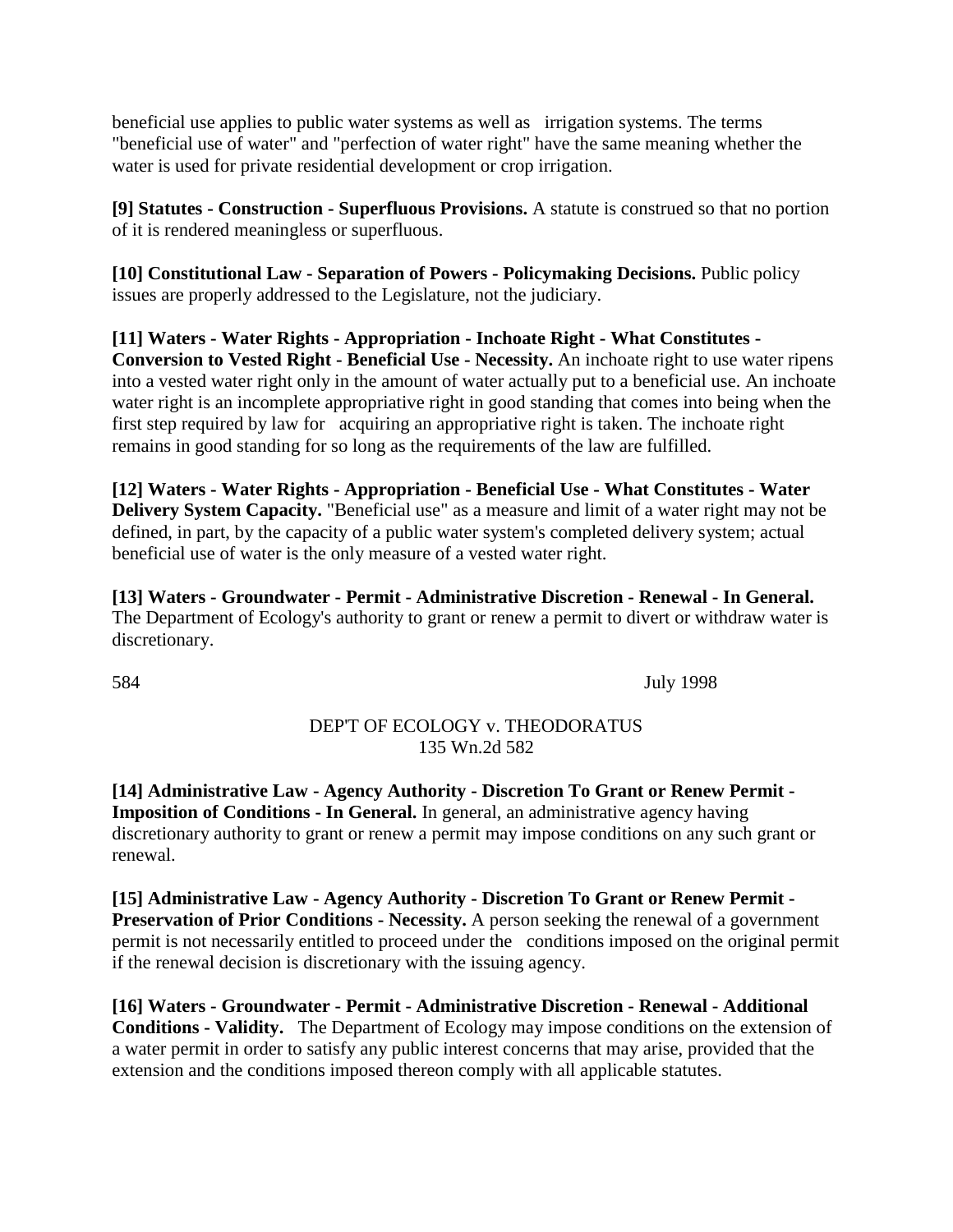**[17] Waters - Groundwater - Permit - Administrative Discretion - Renewal - Additional Conditions - Correction of Prior Unlawful Provision.** The Department of Ecology may impose a condition on the extension of a water permit in order to correct an unlawful provision in the original permit.

**[18] Waters - Groundwater - Permit - Administrative Discretion - Renewal - Additional Conditions - Change in Water Right Quantification Method.** The Department of Ecology may condition the extension of a water permit on the requirement that a certificate of vested water right will issue only to the extent that water has been put to an actual beneficial use even though the original permit allowed the permittee to obtain a certificate of vested water right based on the capacity of the permittee's water delivery system.

**[19] Administrative Law - Judicial Review - Arbitrary and Capricious - What Constitutes.** Administrative action is not arbitrary and capricious unless it is willful, unreasoning, and taken without regard to the attending facts and circumstances. When there is room for two opinions, administrative action is not arbitrary and capricious even though a reviewing court may believe it to be erroneous.

**[20] Administrative Law - Agency Authority - Discretion To Grant or Renew Permit - Imposition of Conditions - Correction of Prior Unlawful Provision.** A government agency does not act arbitrarily and capriciously by imposing a significant new condition on the renewal of a permit if the condition is intended to correct an unlawful condition in the original permit.

# **[21] Judgment - Collateral Estoppel - Elements - Prior**

585 July 1998

# DEP'T OF ECOLOGY v. THEODORATUS 135 Wn.2d 582

**Determination - In General.** The doctrine of collateral estoppel may not be applied to bar the litigation of an issue that has not previously been heard and determined in an adjudicative proceeding.

**[22] Estoppel - Governments - Elements - In General.** A plaintiff's claim of equitable estoppel against the government requires clear, cogent, and convincing evidence that (1) an admission, statement, or act by the government is inconsistent with a claim later asserted; (2) the plaintiff reasonably relied on the admission, statement, or act; (3) the plaintiff would be injured if the government were allowed to contradict or repudiate its prior admission, statement, or act; (4) estoppel is necessary to prevent a manifest injustice; and (5) estoppel would not impair the exercise of governmental functions.

**[23] Estoppel - Governments - Disfavored Status.** Equitable estoppel against the government is disfavored.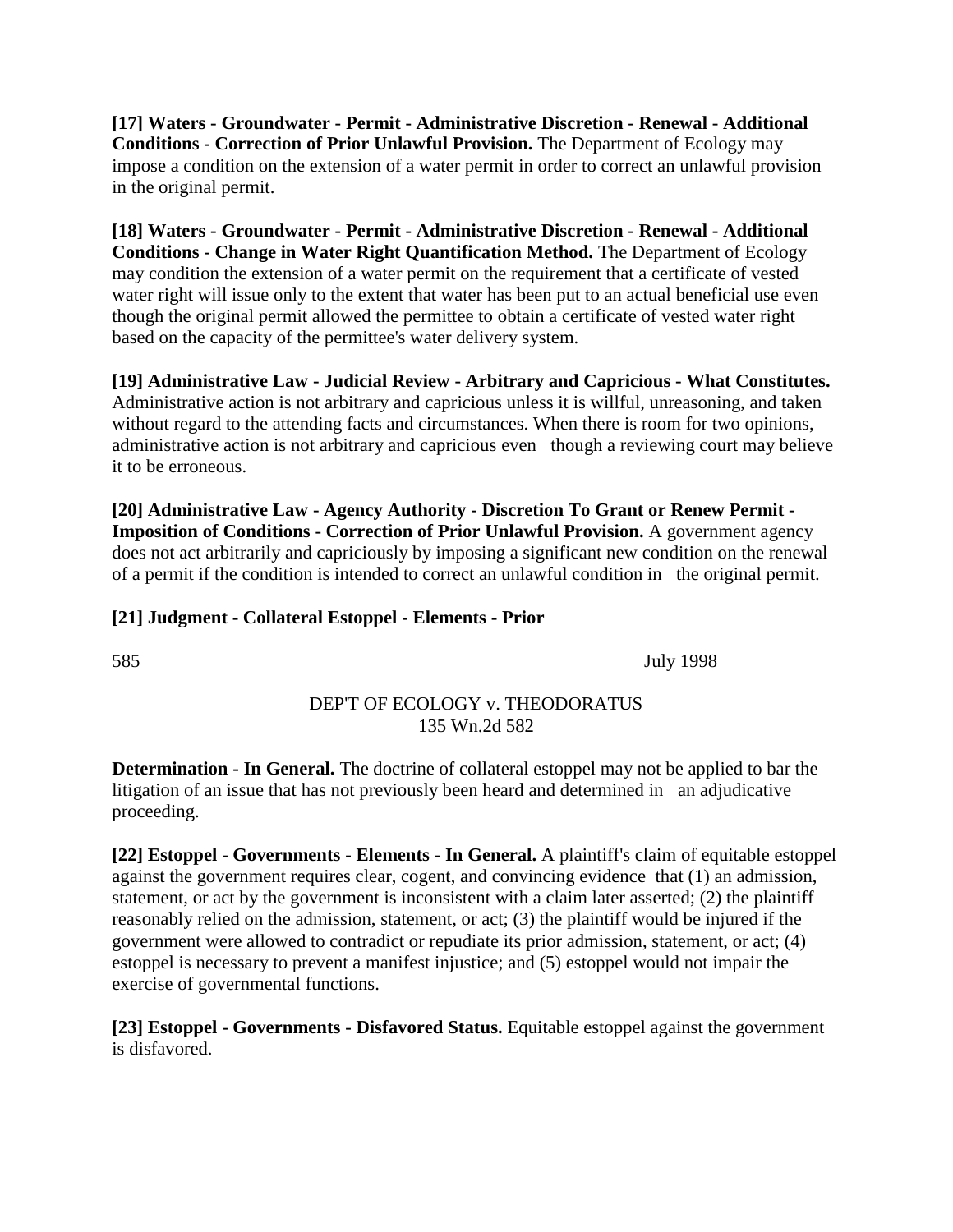**[24] Estoppel - Elements - Representation of Fact - Issue of Law.** The doctrine of equitable estoppel may not be applied if the representation allegedly relied upon is a matter of law rather than fact.

**[25] Waters - Water Rights - Appropriation - Beneficial Use - Vested Right - Measurement Standard - Question of Law or Fact.** The basis on which to quantify a vested water right for purposes of issuing a water right certificate is a question of law.

**[26] Administrative Law - Agency Authority - Enforcement of Statute - Adoption of Rule - Necessity.** An administrative agency may enforce a statutory requirement without first adopting a rule in furtherance thereof.

SANDERS and JOHNSON, JJ., dissent by separate opinion.

**Nature of Action:** A state agency sought judicial review of the Pollution Control Hearings Board's decision invalidating a condition imposed by the agency on its extension of a water permit that changed the basis for quantifying vested rights to the water. The condition required that the developer's water right be measured by the actual beneficial use of water, not the capacity of the developer's water delivery system (popularly known as the "pumps and pipes" measure).

**Superior Court:** The Superior Court for Thurston County, No. 95- 2-01452-3, Richard D. Hicks, J., on August 15, 1996, entered a judgment in favor of the agency.

586 July 1998

## DEP'T OF ECOLOGY v. THEODORATUS 135 Wn.2d 582

**Supreme Court:** Holding that a certificate of water right could be quantified only on the basis of the amount of water the developer actually puts to a beneficial use, not the capacity of the developer's water delivery system, and that the agency had the authority to impose the condition on the permit extension, the court *affirms* the judgment.

*Charles W. Lean*, for appellant.

 *Christine O. Gregoire, Attorney General*, and *Philip T. McDonald* and *Deborah L. Mull, Assistants*, for respondent.

 *Thomas D. Mortimer; Jr*., on behalf of Washington Water Utilities Council, amicus curiae. *John Woodring* on behalf of Washington Association of Realtors and Building Industry Association of Washington, amici curiae.

*Rachael Paschal* on behalf of Center for Environmental Law & Policy and Washington Environmental Council, amici curiae.

**MADSEN**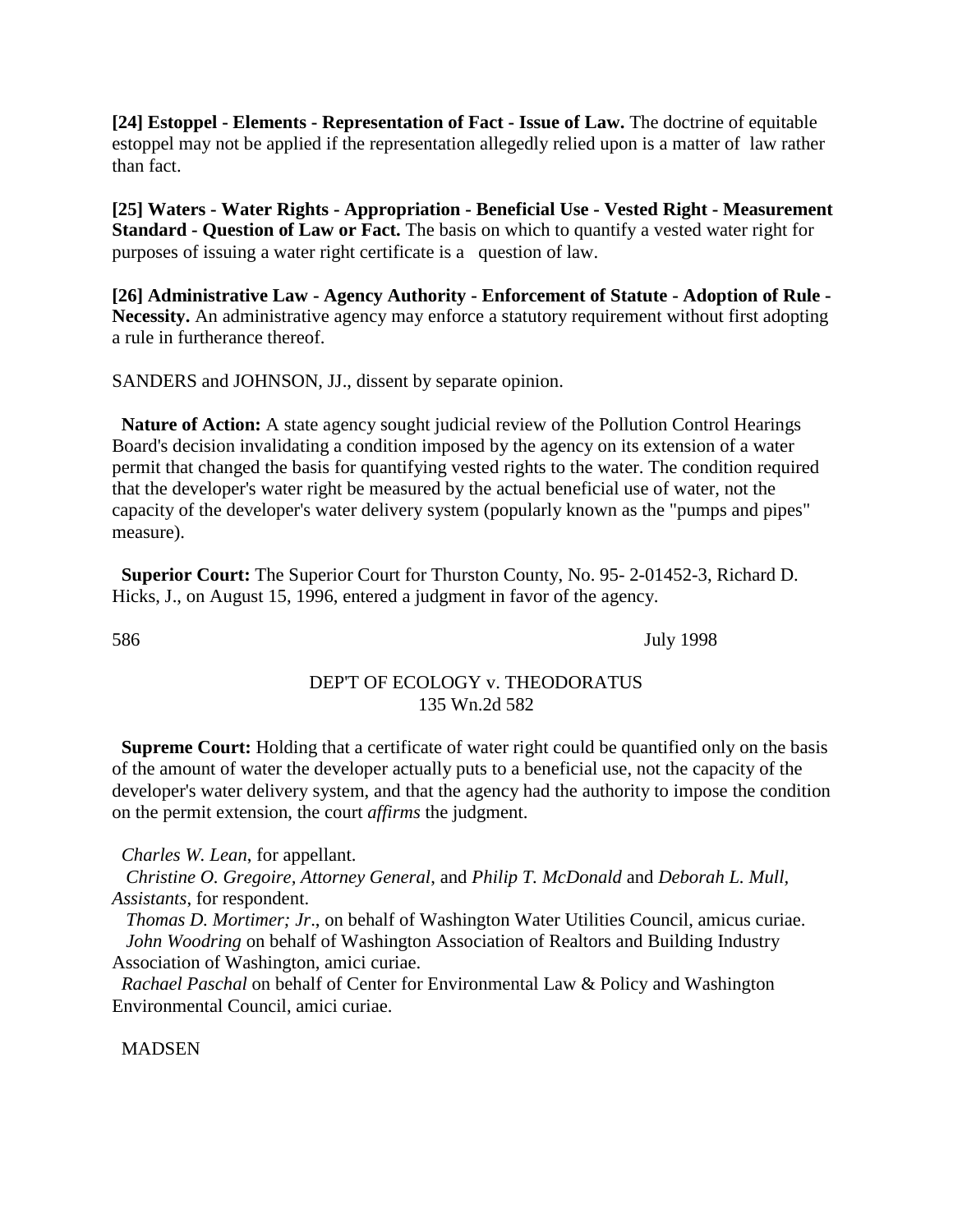MADSEN, J. - The primary issue in this case is whether a final certificate of water right, i.e., a vested water right, may be issued based upon the capacity of a developer's water delivery system, or whether a vested water right may be obtained only in the amount of water actually put to beneficial use. Here, the Pollution Control Hearings Board concluded that under the circumstances in this case system capacity, or a "pumps and pipes" measure, would be the method of quantification for purposes of the final certificate of water right. Clerk's Papers (CP) at 20. Accordingly, the Board held that the Department of Ecology could not condition Appellant's extension of time in which to perfect a water right by providing that actual beneficial use of

### 587 July 1998

# DEP'T OF ECOLOGY v. THEODORATUS 135 Wn.2d 582

water would be the measure of that right. We conclude that state statutory and common law does not allow for a final certificate of water right to be issued based upon system capacity. We affirm the superior court's reversal of the Board's decision, with some modification.

# FACTS

 In 1973, Appellant George Theodoratus and Ray Drake formed a limited partnership to build a residential development near the Skagit River in Skagit County, and applied to the Department of Ecology for a water right to serve the development. The application was approved pursuant to a "Report of Examination" issued July 24, 1973. The report included language purporting to create a vested water right which would entitle the applicant to a water certificate issued under RCW 90.03.330 once a water supply system was capable of delivering water, even though some or most of the lots were vacant. Quantification of a water right based upon system capacity, rather than the amount of water used, is referred to as a "pumps and pipes method." This method has been used b" the Department for at least the past 40 years, and hundreds of permits have been issued with pumps and pipes language.

 Appellant's water system will ultimately be responsible for serving Appellant's development and an additional 30 residential units outside the development under a coordinated water system plan approved by the State Department of Health. Construction of Appellant's water system began in 1973 with the installation of one well. To date, water lines are available to 93 of the 253 lots platted in the development.

 The permit originally granted to Appellant called for completion of the development by 1980. Due to various litigation, the project was delayed several times. A recession in the 1980's in the area also slowed the project. The Department granted several extensions to Appellant. From 1985 to 1992 the Department file was inactive. In 1992,

588 July 1998

## DEP'T OF ECOLOGY v. THEODORATUS 135 Wn.2d 582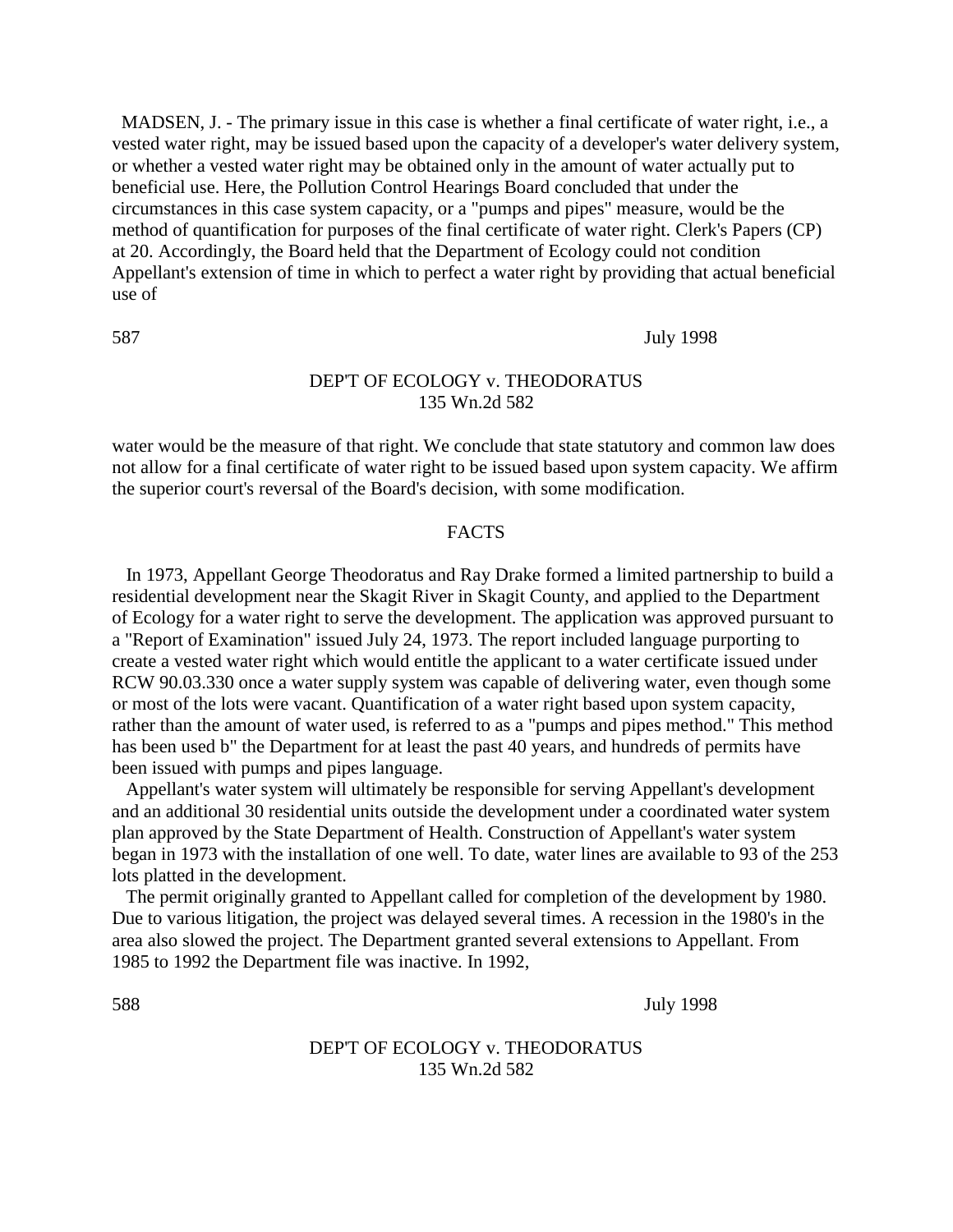Appellant requested an extension to 2001, which the Department at first denied. Appellant appealed the denial. The Department then changed its decision and granted an extension to January 1, 2001. The Department placed four conditions on the extension. Numbers 1, 2, and 4 provide (1) that the extension would be the last under Appellant's groundwater permit; (2) that monthly measurements of groundwater withdrawals and connections would be required, and (4) that any prior inconsistent conditions were superseded. Condition (1) has been withdrawn by Ecology. The third condition basically provides that a vested water right would be determined based upon actual application of water to beneficial use, not on system capacity. There is no question that this third condition reflected a significant change in the basis for issuance of a final certificate of water right. Appellant appealed the new conditions.

 The Board struck the conditions which required actual application of water to beneficial use as a measure of the final certificate of water right to be issued. The Board concluded that "[t]he 'pumps and pipes' interpretation correctly expresses the application of water to a beneficial use in the context of this case." CP at 20. The Board held that Appellant may validly appropriate water for all the lots his system is capable of serving and such appropriation would result in a vested water right entitled to a water right certificate.

 The Department appealed to superior court. That court reversed, holding that the Department had discretion to condition Appellant's permit extension by providing that a final certificate of water right would be issued in the amount of water actually put to beneficial use. The court held that beneficial use is not defined by the capacity of the system, that the determination of reasonable beneficial use will be made at the time a final certificate of water right is at issue, and then a certificate will issue for the instantaneous and annual quantity of water that has been put to actual beneficial use. The court further held, however, that

589 July 1998

### DEP'T OF ECOLOGY v. THEODORATUS 135 Wn.2d 582

"[r]easonable use . . . may include a recognition of variable conditions, including the capacity of a public water system's completed delivery system to the extent the water will be beneficially used for a normal increase in population within a reasonable period of time." CP at 399-400.

 Appellant appeals the superior court decision, and the Department cross-appeals, contending the superior court's definition of beneficial use is in error.

#### ANALYSIS

 **[1-4]** Proceedings before the Pollution Control Hearings Board are governed by the Administrative Procedure Act, RCW 34.05. When reviewing the Board's decision, this court sits in the same position as the superior court and applies the standards of review in RCW 34.05.570 directly to the agency record. *Tapper v. Employment Sec. Dep't*, 122 Wn.2d 397, 402, 858 P.2d 494 (1993). Where the construction of statutes is concerned, the court engages in de novo review under the error of law standard. *City of Pasco v. Public Employment Relations Comm'n*, 119 Wn.2d 504, 507, 833 P.2d 381 (1992); RCW 34.05.570(3)(d). As the agency charged with administration of the relevant statutes, Ecology's interpretation of those statutes is entitled to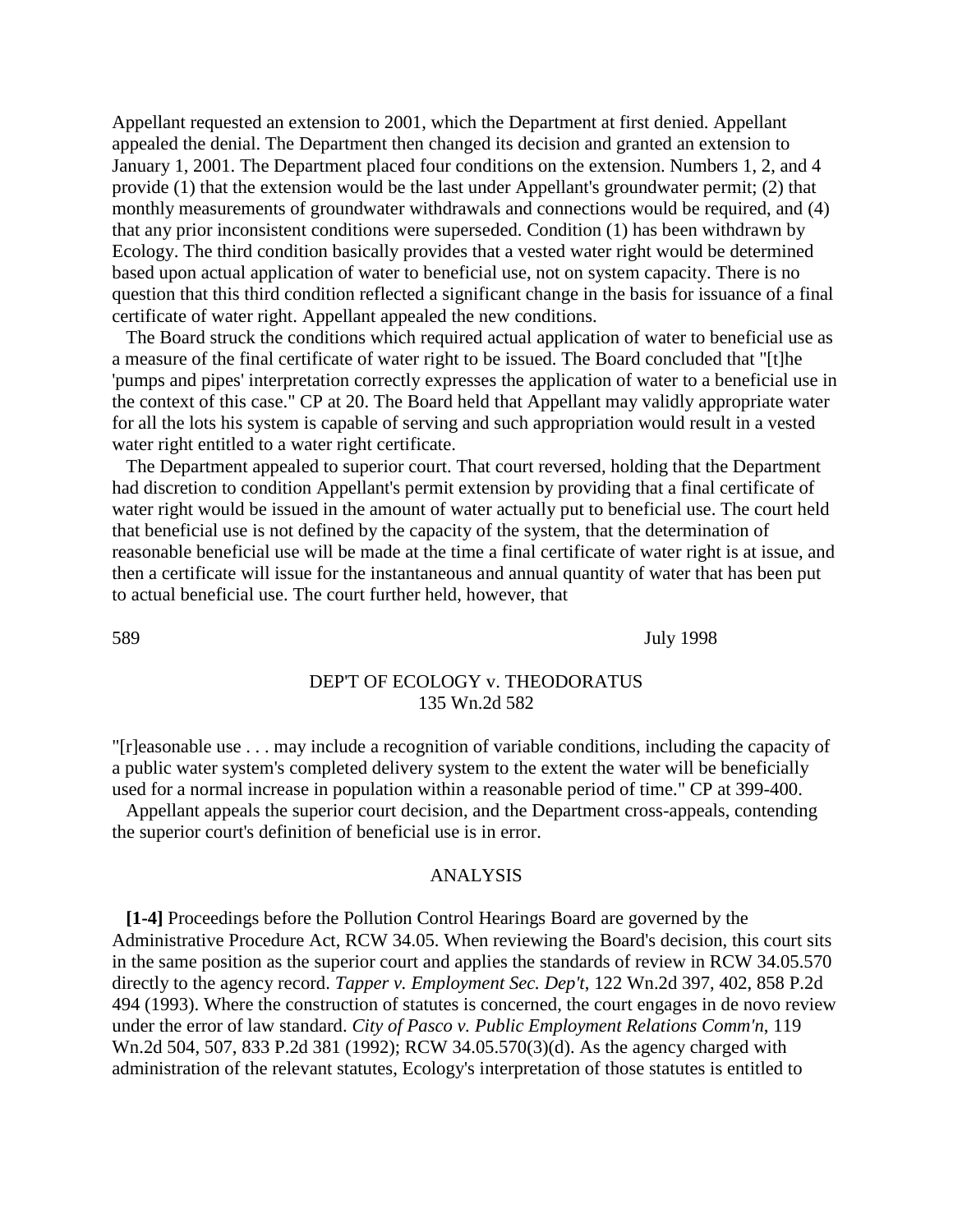great weight if they are ambiguous. *Pasco Police Officers Ass'n v. City of Pasco*, 132 Wn.2d 450, 458, 938 P.2d 827 (1997).

#### Determination of Water Right

 **[5-12]** Application of water to "beneficial use" and "perfection" of an appropriative right are terms of art, with well-established meanings in western water law. Water must actually be put to a beneficial use before a water right vests. "The principle that water must be used for a beneficial purpose is a fundamental tenet of the philosophy of water law in the West." *Department of Ecology v. Acquavella*, 131 Wn.2d 746, 755, 935 P.2d 595 (1997). "Beneficial use" refers to both the type of use *and the measure and limit of the water right*. *Id*.; *Department of Ecology v.*

590 July 1998

# DEP'T OF ECOLOGY v. THEODORATUS 135 Wn.2d 582

*Grimes*, 121 Wn.2d 459, 468, 852 P.2d 1044 (1993); *Neubert v. Yakima-Tieton Irrigation Dist*., 117 Wn.2d 232, 237, 814 P.2d 199 (1991). In the present case, there is no doubt that water for Appellant's development is a beneficial use in the first sense, i.e., an acceptable "type of use" of water. It is the latter sense that is in dispute here. Appellant appears to equate system capacity with beneficial use insofar as the term means the measure and limit of the water right, and the Board agreed. This equation is in error. Relevant statutes, case law, and recent legislative history leave no doubt that quantification of Appellant's water right for purposes of issuing a final certificate of water right must be based upon actual application of water to beneficial use, not upon system capacity.

 Water in Appellant's system will be drawn from wells, which means that the appropriated water is groundwater. Appropriations of public groundwater are governed by RCW 90.44. Issuance of a final certificate of groundwater right is provided for in RCW 90.44.080. Surface water provisions must also be examined because RCW 90.44.060 provides that statutes concerning surface water appropriations, RCW 90.03.250 through RCW 90.03.340, apply to groundwater appropriations, including issuance of groundwater permits and groundwater right certificates.

 Although construction of a water supply system is necessary when appropriating water, the statutes also require actual application of water to beneficial use in order to perfect a water right. RCW 90.03.260 provides that an application for a permit to appropriate water shall include, among other things, the time within which water system construction will be completed "and the time for the *complete application of the water to the proposed use*." (Emphasis added.) RCW 90.03.290 provides that a water right permit shall be issued if the Department finds that "there is water available for appropriation for a beneficial use, and the appropriation thereof as proposed in the application will not impair existing rights or be detrimental to the public welfare[.]" If these requirements are satisfied,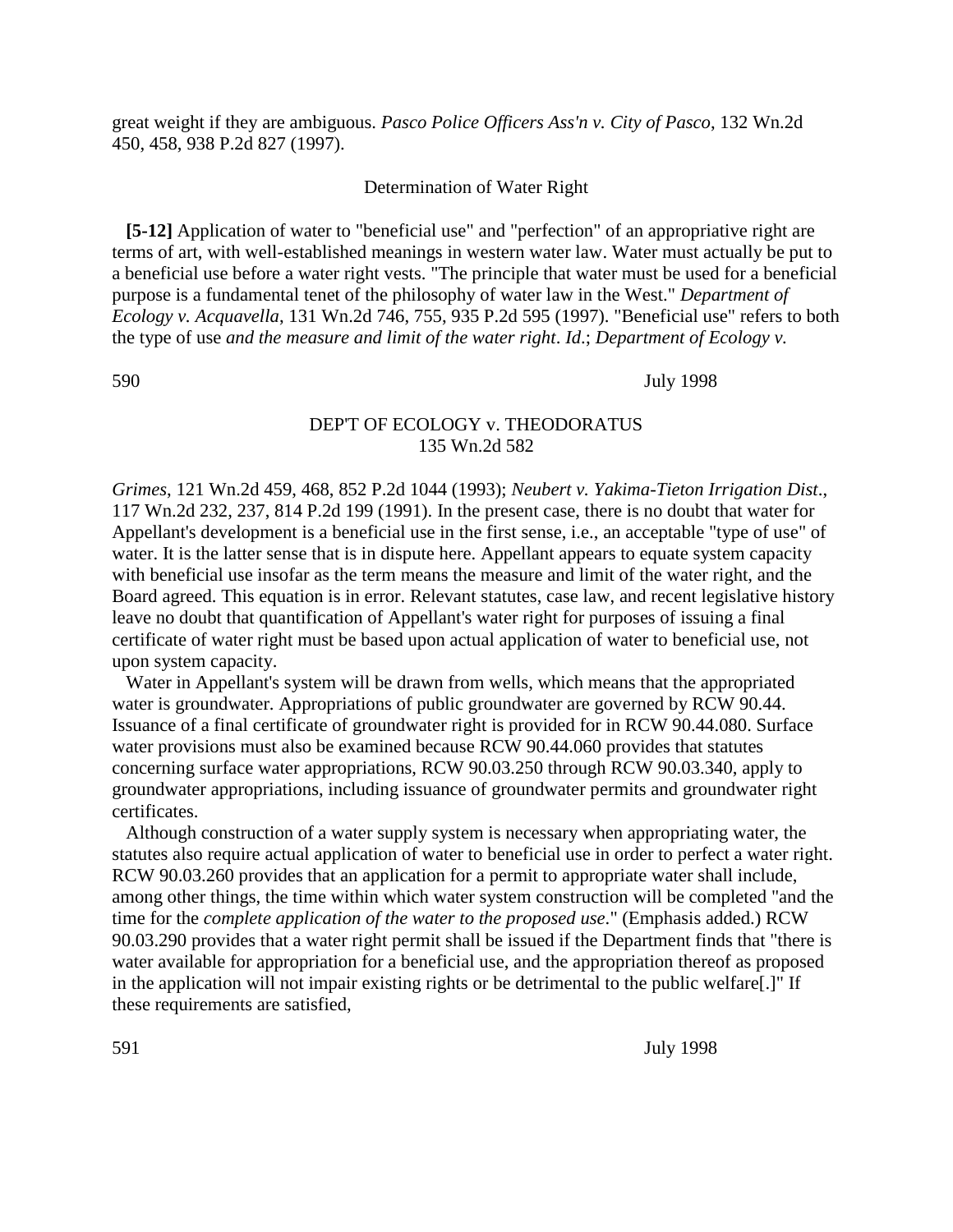# DEP'T OF ECOLOGY v. THEODORATUS 135 Wn.2d 582

the Department "shall issue a permit stating the amount of water to which the applicant shall be entitled and the beneficial use or uses to which it may be applied. . . ." *Id*.

 RCW 90.03.320 provides that when a permit is issued, actual construction work on a project for which the permit has been granted shall commence within a reasonable time as prescribed by the Department, be carried out with diligence, and be "completed within the time prescribed by the department." In fixing the time for commencement or completion of the work and the "*application of the water to the beneficial use* prescribed in the permit" the Department is to consider several criteria, including the cost and magnitude of the project and engineering and physical features involved. *Id*. (Emphasis added). The Department must consider the public welfare and public interests affected. For good cause shown, the Department may extend the time, allowing such additional time as "may be reasonably necessary, having due regard to the good faith of the applicant and the public interests affected." *Id*. A 1997 amendment to the statute provides additional criteria if the water is to be applied to beneficial use for municipal water supply purposes, including financing considerations and requirements of the growth management act, RCW 36.70A, and other planning statutes. LAWS OF 1997, ch. 445, § 3.

 RCW 90.03.330 provides that upon a satisfactory showing that "any appropriation has been perfected in accordance with the provisions of this chapter, it shall be the duty of the department" to issue a water right certificate. The applicant's priority date for a water right will then relate back to the date of application for the permit. RCW 90.03.340; *Hillis v. Department of Ecology*, 131 Wn.2d 373, 384-85, 932 P.2d 139 (1997).

 Read together, the statutes contemplate, in addition to construction of a water system, that an applicant will estimate the time needed to actually apply appropriated water to beneficial use, the Department will establish a time period in which water shall actually be applied to

592 July 1998

## DEP'T OF ECOLOGY v. THEODORATUS 135 Wn.2d 582

beneficial use, extensions of time will be available depending upon the circumstances, and a final certificate of water right will be issued upon a showing that the appropriation has been perfected. The surface water provisions which require application of water to beneficial use effectuate legislative policy expressly stated in both the surface and groundwater codes. *See* RCW 90.03.010; 90.44.020; 90.44.040.

 Case law is in accord with the statutory requirement that a water right must be based on actual application of water to beneficial use and not upon system capacity. "An appropriated water right is established and maintained by the purposeful application of a *given quantity of water* to a beneficial use upon the land." *Grimes*, 121 Wn.2d at 468 (emphasis added) (quoting *Neubert*, 117 Wn.2d at 237). Perfection of an appropriative right requires that appropriation is complete only when the water is *actually applied* to a beneficial use. *See, e.g., Ellis v. Pomeroy Improvement Co*., 1 Wash. 572, 21 P. 27 (1889); *United States v. Alpine Land & Reservoir Co*., 983 F.2d 1487, 1492-93 (9th Cir. 1992) (Nevada law; perfection of water right requires water be put to actual beneficial use); *see generally* Arval A. Morris, *Washington Water Rights - A Sketch*,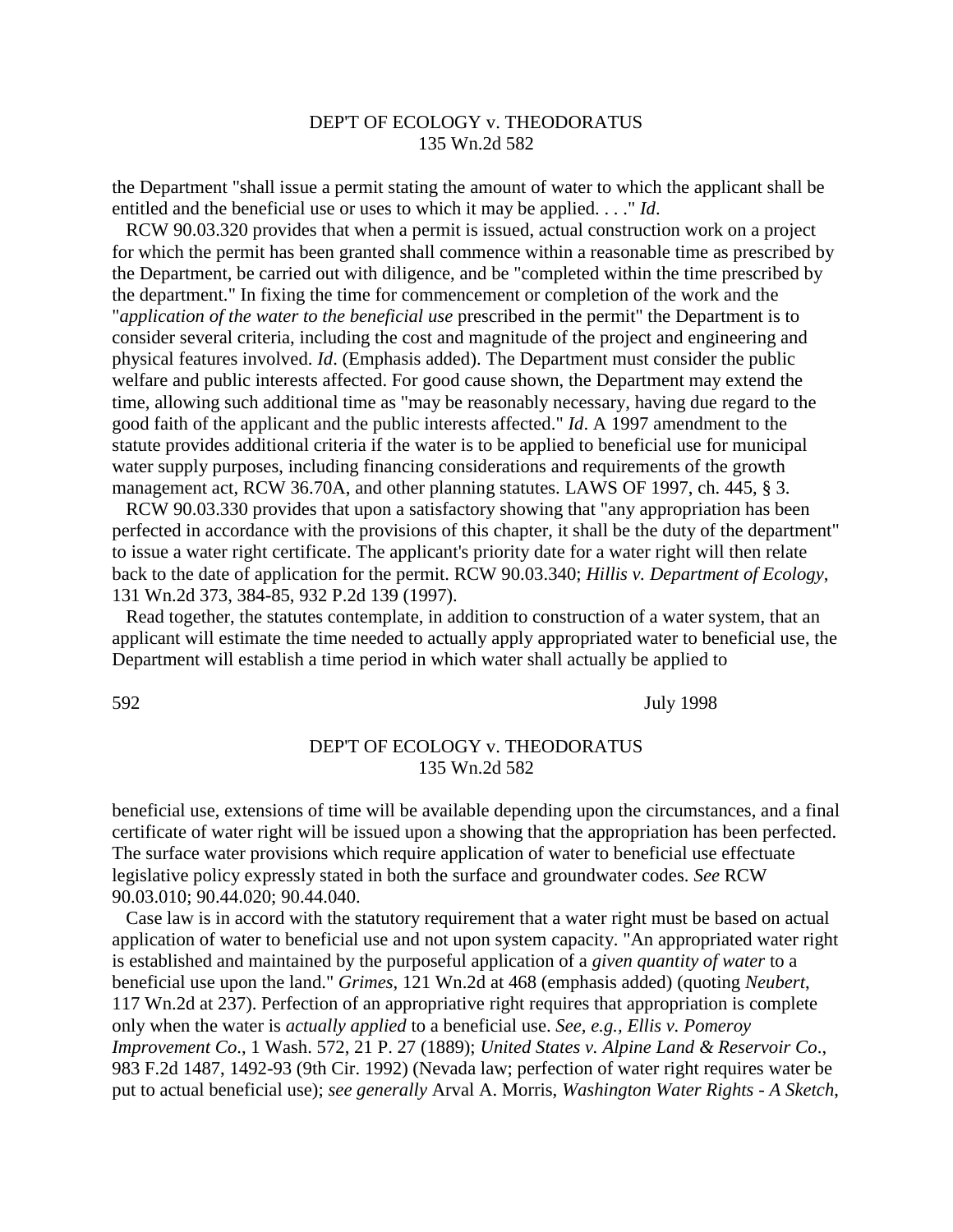31 WASH. L. REV. 243, 252, 258-59 (1956); 2 WATERS AND WATER RIGHTS § 14.03(d) (Robert E. Beck ed., 1991).

 In requiring actual application of water to beneficial use in order to perfect an appropriative right before a final certificate of water right may be issued, the statutes codify fundamental western water law.

 Appellant argues, however, that RCW 90.44.080 requires only completion of construction in accordance with the pumps and pipes language in his original permit. RCW 90.44.080 states that "[u]pon a showing to the department that construction has been completed in compliance with the terms of any permit issued under the provisions of this chapter, it shall be the duty of the department to issue to the permitee a certificate of groundwater right stating that the appropriation has been perfected under such permit."

593 July 1998

## DEP'T OF ECOLOGY v. THEODORATUS 135 Wn.2d 582

RCW 90.44.080. The statute requires (1) completion of construction of the water system (2) in compliance with the terms of permit and (3) perfection of the appropriative right. The flaw in Appellant's argument is that the terms of the permit must be consistent with the requirements of the surface water code specifically made applicable under the groundwater code. Clearly, permit terms which are unlawful under the surface water code cannot be used to force issuance of a final certificate of groundwater right under RCW 90.44.080. Because both compliance with a permit (containing terms lawful under the statutes) and perfection of the appropriation are required under RCW 90.44.080, we reject Appellant's contention that all the statute requires is completion of construction. In other words, while construction must be complete, it must be under terms which are consistent with the surface water code provisions specifically mentioned in the groundwater code, and perfection of the appropriative right must occur.

 Neither the statutes nor the case law supports use of system capacity as a basis for determining a water right. Indeed, we recently held that system capacity as a basis for determining a water right is inconsistent with the beneficial use requirements, and beneficial use must be calculated based upon diversion and actual use under this state's law. *Acquavella*, 131 Wn.2d at 756.

Appellant attempts to distinguish *Acquavella*, arguing that *Acquavella* defines beneficial use based on the needs of irrigation systems and that its definition does not control where public water systems are concerned. This court has not drawn the distinction between what constitutes beneficial use for water for irrigation and water for other purposes which Appellant urges, and we will not do so here. A vested water right is perpetual, operating to the exclusion of subsequent claimants. *Grimes*, 121 Wn.2d at 467. The requirement of beneficial use of water addresses concerns about the availability of water resources given ever increasing demands. *Id*. at 468. Competing need for water exists whether vested water rights are held by irrigators or public water systems.

594 July 1998

DEP'T OF ECOLOGY v. THEODORATUS 135 Wn.2d 582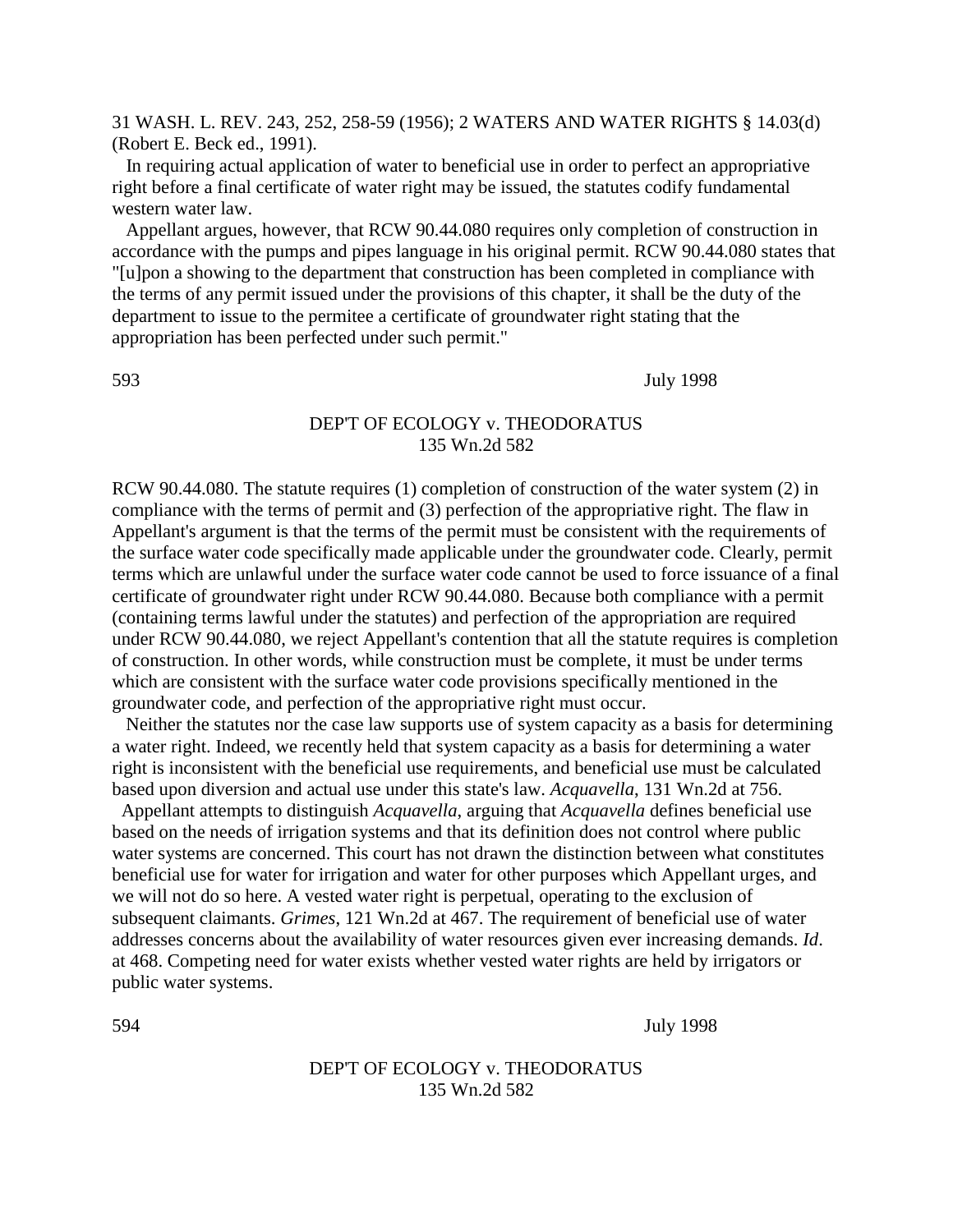Nor do the statutes draw the distinction which Appellant urges. The statutes address appropriation of water for irrigation purposes in the same way as they address appropriation for other proposed uses. *E.g*., RCW 90.03.260; 90.03.320. Therefore, "beneficial use" and "perfection" have the same meaning regardless whether a private residential development or an irrigation use is involved.

 We are also not persuaded by Appellant's claim that a distinction is warranted because his is a public water supply system. Initially, we note that Appellant is a private developer and his development is finite. Appellant is not a municipality, and we decline to address issues concerning municipal water suppliers in the context of this case. We do note that the statutory scheme allows for differences between municipal and other water use. *E.g*., RCW 90.03.260; 90.14.140(2)(d). We also note that 1997 legislation which would have allowed for a system capacity measure of a water right "[f]or those public water supplies that fulfill municipal water supply purposes," Substitute Senate Bill 5783, 55th Leg., Reg. Sess. § 4(2) (1997), was vetoed by the Governor on the ground that the provision, along with another vetoed section, would have provided an unfair advantage to public water systems by creating great uncertainty in determining water availability for other water rights and new applicants, as well as uncertainty in the protection of instream resources, and would have increased the difficulty of managing the state's waters. In determining legislative intent of a statute, the reviewing court considers the intent of the Governor when he vetoes a section. *State ex rel. Royal v. Board of Yakima County Comm'rs*, 123 Wn.2d 451, 462, 869 P.2d 56 (1994); *In re Marriage of Maples*, 78 Wn. App. 696, 702, 899 P.2d 1 (1995). Plainly, the Governor's veto message is strong evidence of intent that system capacity is not the measure of a water right under current statutes.

 Finally, there is another reason to reject Appellant's contention that system capacity determines the measure and limit of a water right. Water rights may be relinquished.

595 July 1998

### DEP'T OF ECOLOGY v. THEODORATUS 135 Wn.2d 582

RCW 90.14.130.-180. The failure "to beneficially use all or any part" of the right for five years, without sufficient cause, "shall relinquish" the right in whole or in part. RCW 90.14.160; 90.14.170; 90.14.180. If system capacity defined the quantity of the right, i.e., system capacity equated to beneficial use as a measure and limit of the right, these statutory provisions would be meaningless. For example, if only one lot of 250 in a development having a completed water supply system ever actually used water, relinquishment could never be found of any part of the water right because system capacity would not change no matter how long water was not actually used with respect to the other 249 lots. We will not construe the statutory scheme in a way which renders these provisions of the relinquishment statutes meaningless. *See Whatcom County v. City of Bellingham*, 128 Wn.2d 537, 546, 909 P.2d 1303 (1996).

 Additional concerns presented by Appellant's position are that using system capacity as a measure of a water right would allow speculation in water rights and lead to uncertainty in management of this fixed resource at a time when availability of water is a significant concern and management of limited water resources is of utmost importance.

 We are mindful of the concerns expressed by Appellant and amici curiae that developers will find financing for water systems impossible to acquire if system capacity is not used to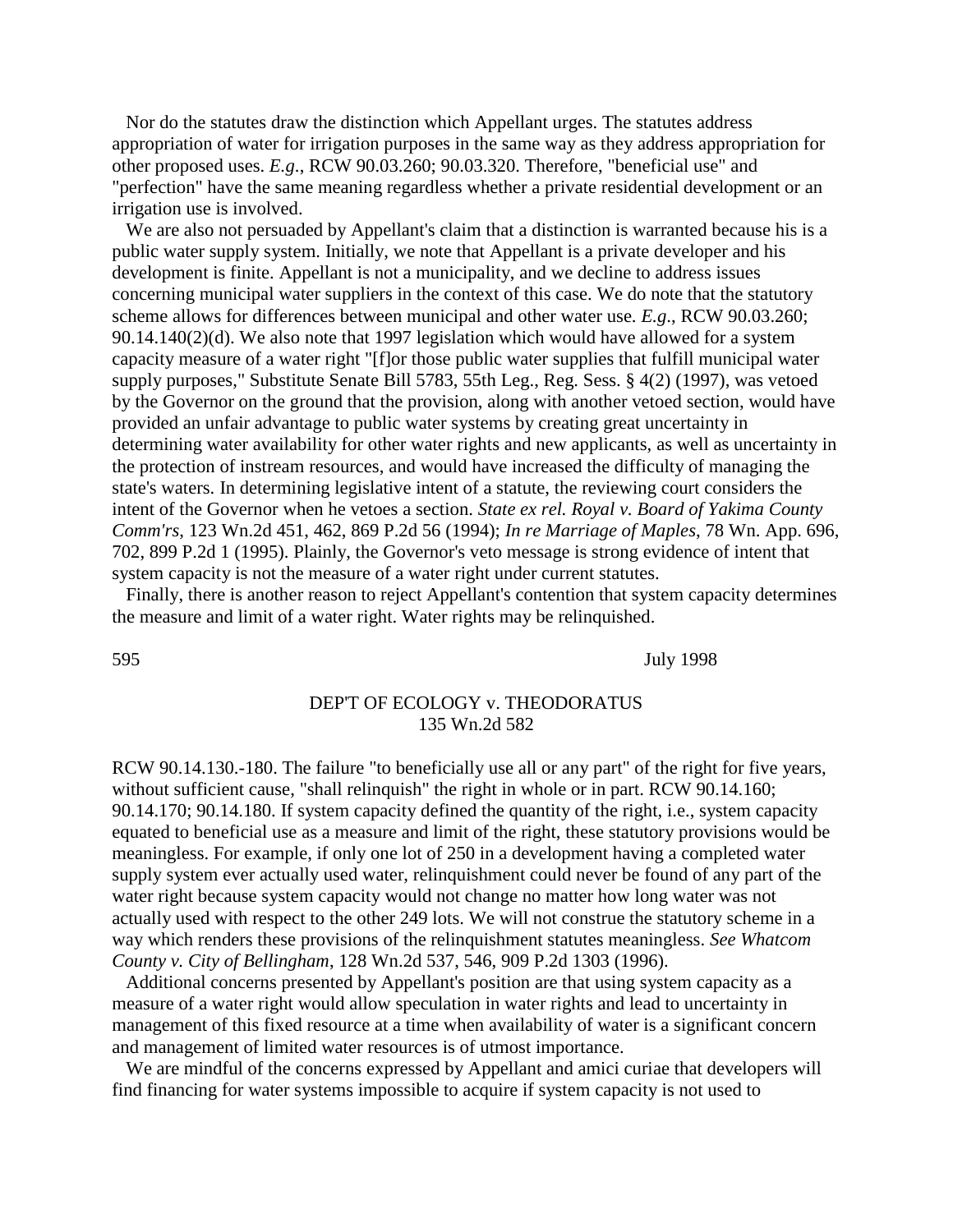determine a vested water right, and this will have an adverse effect on development and availability of affordable housing. Nevertheless, under the current statutes and this court's recent water law decisions actual beneficial use must occur before a water right certificate may be issued. No authority is cited to us for the proposition that financial risks and ability to obtain financing justify redefining beneficial use. Whether financing concerns should be taken into account in determining beneficial use is a matter for the Legislature.

We do note that Appellant has been granted an extension

596 July 1998

## DEP'T OF ECOLOGY v. THEODORATUS 135 Wn.2d 582

of time in which to perfect his water right. He has at present an inchoate right to water which has not yet been applied to a beneficial use. An inchoate right is

an incomplete appropriative right in good standing. It comes into being as the first step provided by law for acquiring an appropriative right is taken. It remains in good standing so long as the requirements of law are being fulfilled. And it matures into an appropriative right on completion of the last step provided by law.

1 WELLS A. HUTCHINS, WATER RIGHTS LAWS IN THE NINETEEN WESTERN STATES 226 (1971). Inchoate rights are recognized under the water code. RCW 90.03.460 provides:

 Nothing in this chapter contained shall operate to effect an impairment of any inchoate right to divert and use water while the application of the water in question to a beneficial use is being prosecuted with reasonable diligence, having due regard to the circumstances surrounding the enterprise, including the magnitude of the project for putting the water to a beneficial use and the market for the resulting water right for irrigation or power or other beneficial use, in the locality in question.

 There is no issue at this point about whether Appellant has acted with reasonable diligence. If, in the future, Appellant decides to seek another extension of time, the Department will then be required to apply the appropriate statutory standards when deciding whether an extension should be granted, keeping in mind, of course, the statutory requirement that a reasonable time be allowed in which to actually apply water to beneficial use. *See* RCW 90.03.320.

 The foregoing discussion resolves the Department's cross- appeal. Nevertheless, we must comment on the superior court's erroneous expansion of the definition of beneficial use. That court indicated in one of its conclusions of law that beneficial use as a measure and limit of a water right may be defined in part, but not in whole, by the capacity of a public water system's completed delivery system, to the extent the water will be beneficially used for

597 July 1998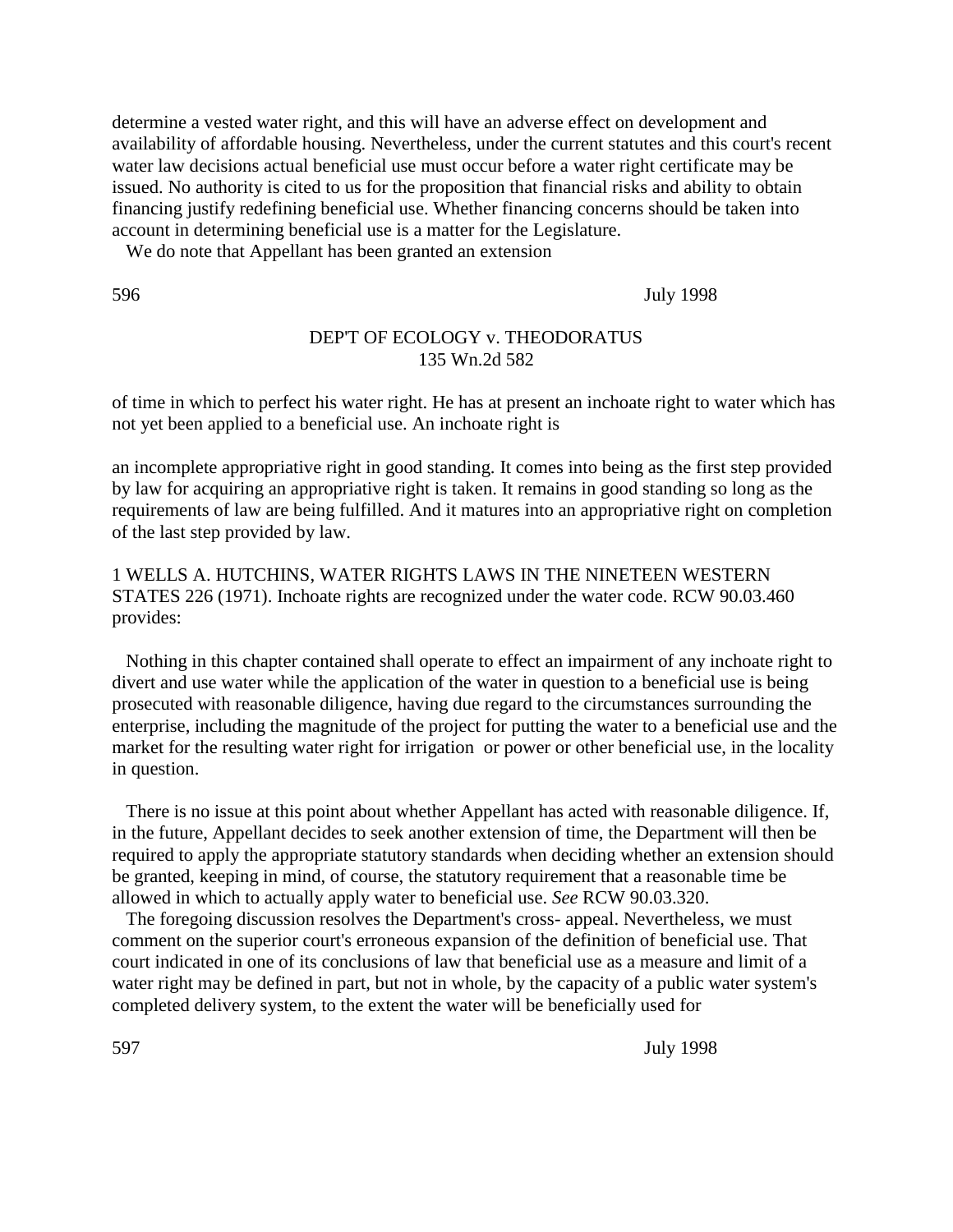# DEP'T OF ECOLOGY v. THEODORATUS 135 Wn.2d 582

a normal increase in population within a reasonable time. Contrary to the court's conclusion, vested water right for Appellant's development will depend upon the actual application of water to beneficial use, and a final certificate of water right cannot be issued to Appellant for a quantity of water not actually put to beneficial use.

 **[13-18]** Next, we turn to the Department's claim that regardless of what was provided in the original permit and Report of Examination, it has discretion to condition an extension of that permit to say that a water right certificate will ultimately be issued only to the extent water bas actually been put to beneficial use, thus eliminating system capacity as a measure of the right. The Department's argument has merit. The decision to issue a permit is a discretionary act. *Schuh v. Department of Ecology*, 100 Wn.2d 180, 186, 667 P.2d 64 (1983). Upon a showing of good cause, the time fixed for completion of a project for which a water permit has been granted shall be extended. RCW 90.03.320. Generally, an agency which has authority to issue or deny permits has authority to condition them. *E.g., State v. Crown Zellerbach Corp*., 92 Wn.2d 894, 899, 602 P.2d 1172 (1979). The conditions of the original permit do not necessarily create a vested right to proceed under those conditions where renewal is discretionary if, for example, the law changes in the interim or the renewal decision involves consideration of information not considered when granting the original permit. *Eastlake Community Council v. Roanoke Assoc., Inc*., 82 Wn.2d 475, 491-93, 513 P.2d 36, 76 A.L.R.3D 360 (1973) (involving issue of vested rights in building permit).

 When the Department determines whether to extend the period of time for completion of a project under RCW 90.03.320, it must consider the "good faith" of the appropriator and the public interests. The Department thus has authority to condition any extension to satisfy any public interest concerns which arise, provided, of course, that it also must comply with all relevant statutes. *See Hardy v. Higginson*, 123 Idaho 485, 849 P.2d 946 (1993)

598 July 1998

### DEP'T OF ECOLOGY v. THEODORATUS 135 Wn.2d 582

(inchoate right of water permittee to put water to beneficial use does not entitle permittee to vested right under original permit when application is made to amend the permit; the entire permit is subject to scrutiny under public interest considerations added to statutes after original permit issued). Here, the original permit would have required that a vested right be granted on a basis which is unlawful. The Department must be able to condition any extension to correct an unlawful permit. *Cf. Acquavella*, 131 Wn.2d at 756-57 (reasoning that consent decree allocation of water based upon a settlement agreement between parties could not be used to avoid statutory requirements and create a right to water on any basis other than actual beneficial use). The Department validly conditioned Appellant's permit extension.

 **[19, 20]** Appellant argues that the Department's change from a system capacity measure of a water right is arbitrary and capricious. Agency action is arbitrary and capricious where it is willful and unreasoning and taken without regard to the facts and circumstances. *Hillis*, 131 Wn.2d at 383. If there is room for two opinions, a court will not find arbitrary and capricious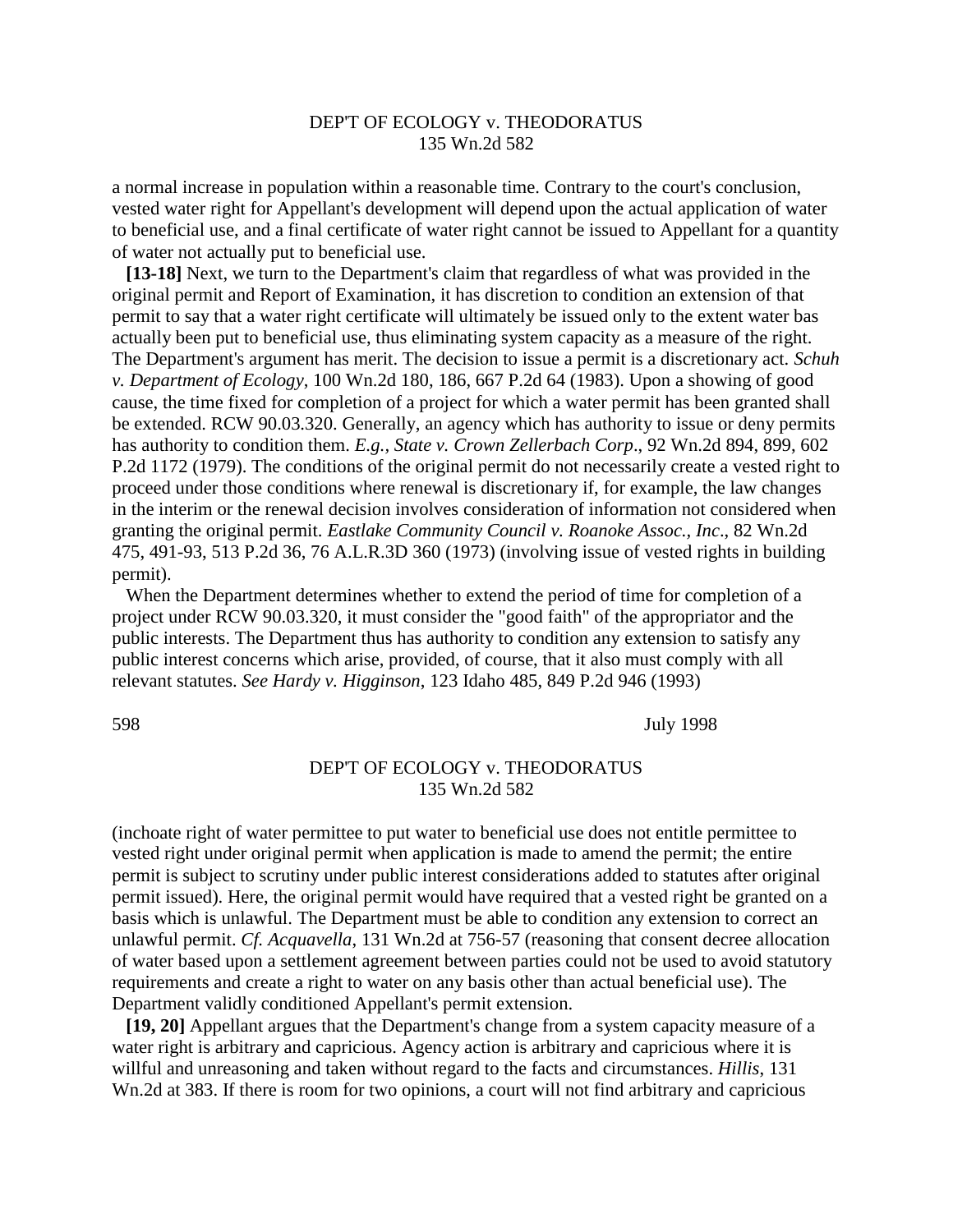action even if the reviewing court believes the agency's decision wrong. *Id*. As counsel for Appellant conceded at oral argument, if the Department's action in abandoning a system capacity method of quantifying the water right was because using that method was ultra vires and unlawful, then it did not act arbitrarily and capriciously. We agree, and because we have determined that the Department acted ultra vires in utilizing an unlawful system capacity measure of a water right, we conclude the Department did not act arbitrarily and capriciously in switching to an actual application of water to beneficial use standard. /1

**[21]** Appellant next says that just as he could not

 $\overline{\phantom{a}}$  , where  $\overline{\phantom{a}}$ 

\_\_\_\_\_\_\_\_\_\_\_\_\_\_\_

599 July 1998

### DEP'T OF ECOLOGY v. THEODORATUS 135 Wn.2d 582

collaterally attack the original Report of Examination containing the "pumps and pipes" language because he did not appeal it, the Department should be barred attacking it in this proceeding. The issue in this case concerns the condition which the Department imposed when granting the extension of time to Appellant. This issue has not previously been heard and determined. *See Peterson v. Department of Ecology*, 92 Wn.2d 306, 312, 596 P.2d 285 (1979). Accordingly, the Department is not collaterally estopped from conditioning extension of Appellant's permit to provide that a water right certificate will be based upon actual application of water to beneficial use.

 **[22, 23]** Appellant contends that equitable estoppel requires the Department to continue using a system capacity measure of his water right. To establish equitable estoppel requires proof of (1) an admission, statement or act inconsistent with a claim later asserted; (2) reasonable reliance on that admission, statement, or act by the other party; and (3) injury to the relying party if the court permits the first party to contradict or repudiate the admission, statement or act. *Berschauer/Phillips Constr. Co. v. Seattle Sch. Dist. No. 1*, 124 Wn.2d 816, 831, 881 P.2d 986 (1994). Equitable estoppel against the government is not favored. *Kramarevcky v. Department of Soc. & Health Servs*., 122 Wn.2d 738, 743, 863 P.2d 535 (1993). Therefore, when the doctrine is asserted against the government, equitable estoppel must be necessary to prevent a manifest injustice, and the exercise of government functions must not be impaired as a result of estoppel. *Id*. Each element must be proved by clear, cogent, and convincing evidence. *Id*. at 744.

 **[24, 25]** Although there are several responses to Appellant's argument, we rest our decision upon the principle that where the representations allegedly relied upon are matters of law, rather than fact, equitable estoppel will not be applied. *See Concerned Land Owners of Union Hill v*.

 <sup>1</sup> Appellant claims that he has been singled out for unfair treatment. In acting to correct its previously unlawful method of determining the measure and extent of a vested water right, the Department necessarily had to begin somewhere. Since Appellant requested an extension of time, it is not unreasonable for the (Footnote cont'd. next page)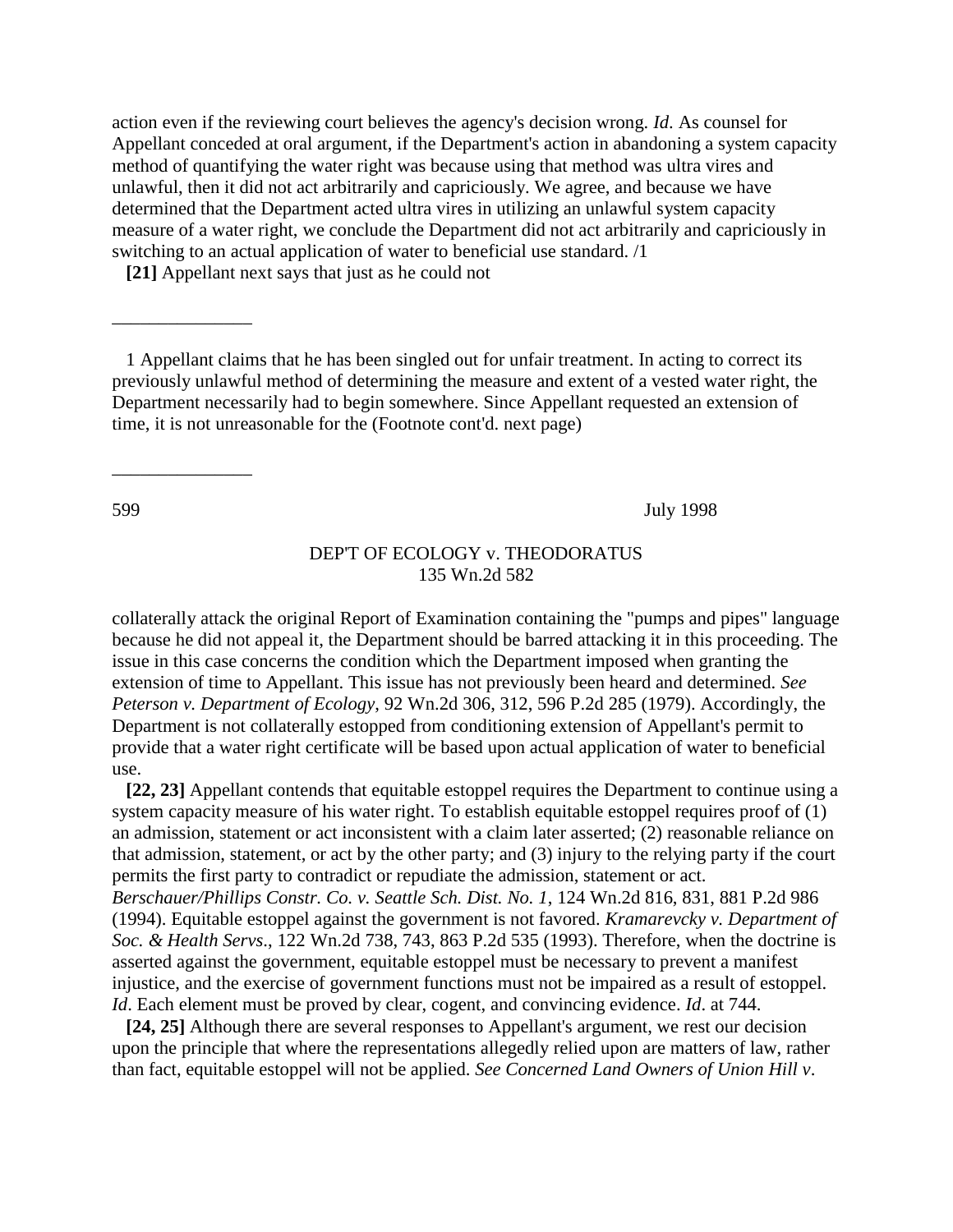(Footnote cont'd. from previous page) Department to impose conditions on the extension which were necessary to bring the permit into compliance with the law.

\_\_\_\_\_\_\_\_\_\_\_\_\_\_\_

\_\_\_\_\_\_\_\_\_\_\_\_\_\_\_

600 July 1998

# DEP'T OF ECOLOGY v. THEODORATUS 135 Wn.2d 582

*King County*, 64 Wn. App. 768, 778, 827 P.2d 1017 (1992) (citing *Chemical Bank v. Washington Pub. Power Supply Sys*., 102 Wn.2d 874, 905, 691 P.2d 524 (1984)). Whether the Department can issue Appellant a water right certificate on any basis other than actual beneficial use is an issue of law. Insofar as the Report of Examination stated a system capacity measure of a water right, it was a statement of law which was incorrect. Equitable estoppel does not require adherence to a systems capacity standard in this case.

 **[26]** Finally, Amicus Curiae Washington Association of Realtors and Building Industry Association of Washington and Amicus Curiae Washington Water Utilities Council contend that the Department failed to comply with the Administrative Procedure Act, RCW 34.05, because it did not engage in rulemaking when it changed its "policy" of issuing water right certificates based upon a systems capacity measure to issuing certificates only for the amount of water actually applied to beneficial use. As discussed above, under this state's water code and this court's decisions, a water right certificate may be issued only for the amount of water actually put to beneficial use. The condition which Appellant challenges reflects the statutory and decisional law. It is not an issue of agency "policy." Administrative rules or regulations cannot amend or change legislative enactments. *Pannell v. Thompson*, 91 Wn.2d 591, 601, 589 P.2d 1235 (1979). Rulemaking is not required.

We affirm the superior court decision, as modified.

DURHAM, C.J., and DOLLIVER, SMITH, GUY, ALEXANDER, and TALMADGE, JJ., concur.

#### SANDERS

SANDERS, J. (dissenting) - The majority correctly frames the question as whether a final certificate of water right may be issued based upon the capacity of a public water system under the "pumps and pipes" approach, but incorrectly says "no" based upon its interpretation of RCW 90.03.290, a statute which provides: "When an application

601 July 1998

## DEP'T OF ECOLOGY v. THEODORATUS 135 Wn.2d 582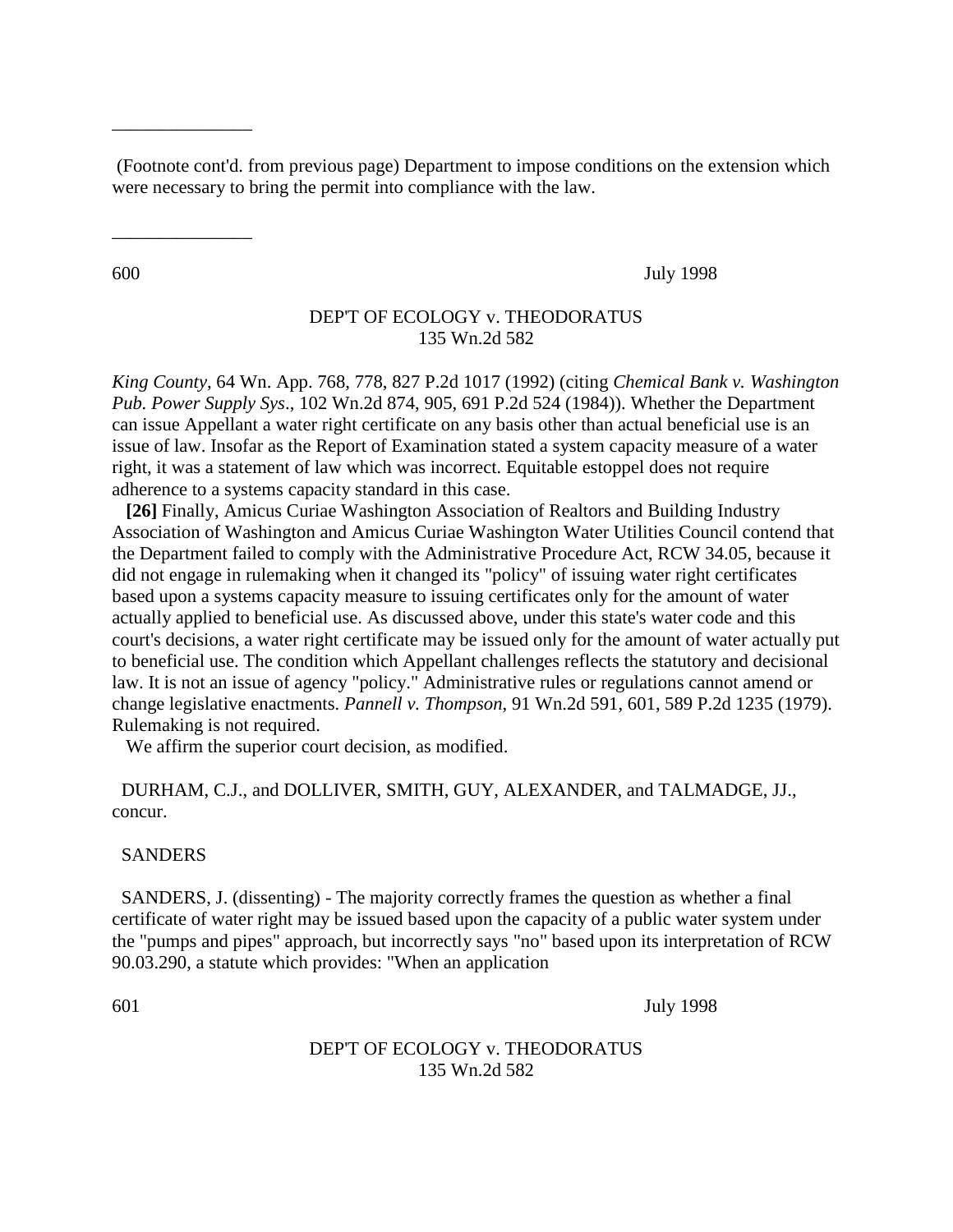. . . has been filed . . . it shall be [the Department of Ecology's] duty to . . . determine to what beneficial use or uses it can be applied." In so holding the majority confuses "beneficial use" with "actual use" and ignores other statutory provisions which are indicative of a prospective, not current, use.

 Ecology here followed the clear language of the statute by granting George Theodoratus a permit stating he would receive a vested water right certificate for 93 homes if he drilled wells and built a water delivery system for the 93 lots. This method of granting a water right according to the capacity of the water distribution system is known as the "pumps and pipes" approach. Ecology has followed this approach for at least 40 years. Clerk's Papers (CP) at 78 (Pollution Control Hearings Board Final Findings, Conclusions of Law and Order [hereinafter PCHB Final Findings], Finding No. VI (PCHB No. 94-218 dated 4/13/95)).

 Theodoratus drilled the wells and installed a costly water delivery system to serve 93 lots. Pursuant to Ecology's permit, completion of the system entitled Theodoratus to a water right certificate. *See* CP at 82 (PCHB Final Findings, Finding No. XII) ("The 'pumps and pipes' interpretation would presently vest Mr. Theodoratus with water for 93 homes on the lots which the water supply system is ready to serve.").

 Ecology does not deny that it granted Theodoratus such a permit nor that pursuant to such permit Theodoratus should now have a vested water right for 93 lots. Instead, Ecology argues its long- standing practice of granting water rights certificates based on pumps and pipes, and its particular promise to Theodoratus in this case, was ultra vires, or entirely outside the bounds of the statute. And the majority of this court agrees.

 Thus, the issue before us is whether Ecology could, pursuant to our statute, issue a water certificate based on the pumps and pipes approach. The majority asserts pumps and pipes has never been the law and Ecology's long-

602 July 1998

#### DEP'T OF ECOLOGY v. THEODORATUS 135 Wn.2d 582

standing practice /2 was illegal from the start. In the process the majority compels an absurd result and destabilizes all certificates already issued under the pumps and pipes approach as well as impairs the future of residential development in Washington. Adding insult to error, the majority denies Theodoratus a certificate even though he justifiably relied on Ecology's directive by making a substantial investment of private funds.

#### Statutory Authority

 In Washington, water rights are determined by statute. Chapter RCW 90.03 establishes general principles of the water code while chapter RCW 90.44 governs groundwater. Both chapters are applicable in this case because Theodoratus is seeking a certificate to withdraw groundwater.

 Prior to the enactment of our comprehensive statutory scheme, water rights were obtained through actual prior use. But under our statute water rights are now "acquired only by appropriation for a beneficial use." RCW 90.03.010. Thus, the question is, how does a citizen make such an appropriation for a beneficial use?

Rather than looking to our statute where the answer lies, the majority looks to a line of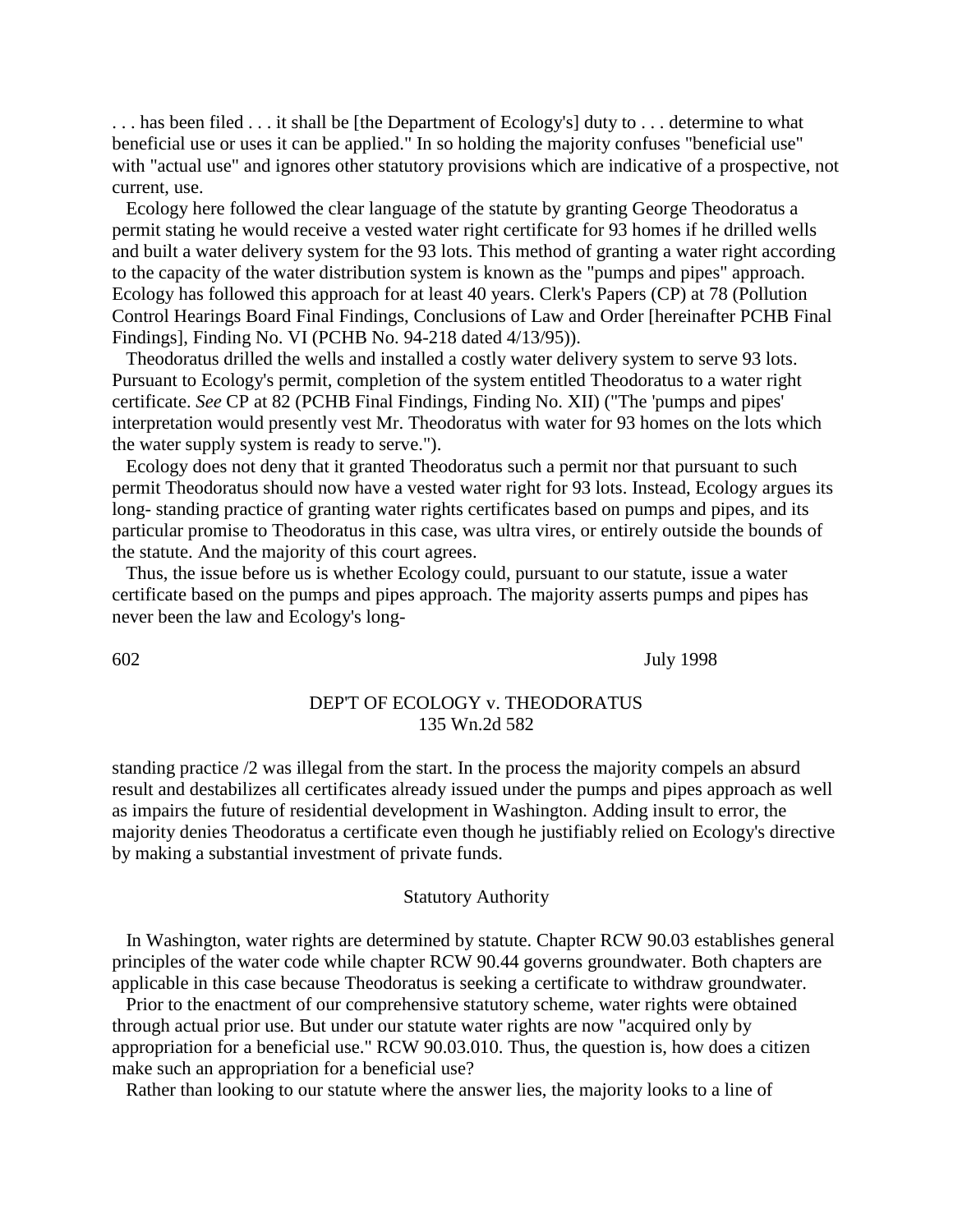prestatutory water adjudication cases which are in fact inapplicable to this statutory water certification case. Majority at 589-90 (citing *Neubert v. Yakima- Tieton Irrigation Dist*., 117 Wn.2d 232, 814 P.2d 199 (1991); *Department of Ecology v. Grimes*, 121 Wn.2d 459, 852 P.2d 1044 (1993); and *Department of Ecology v. Acquavella*, 131 Wn.2d 746, 935 P.2d 595 (1997)). The majority gleans from these cases a rule whereby a water right may be obtained only through actual prior use. Those cases do indeed state such a rule; however, that rule does not apply in the current case because Theodoratus has established his right under the statute and not through preexisting use.

 2 *See City of Pasco v. Public Employment Relations Comm'n*, 119 Wn.2d 504, 507, 833 P.2d 381 (1992) (court should give deference to long-standing agency interpretation).

 $\overline{\phantom{a}}$  , where  $\overline{\phantom{a}}$ 

 $\overline{\phantom{a}}$  , where  $\overline{\phantom{a}}$ 

603 July 1998

## DEP'T OF ECOLOGY v. THEODORATUS 135 Wn.2d 582

Water adjudication cases involve the problem of who has a right to how much water from a given source. *See Acquavella*, 131 Wn.2d at 754 ("A general adjudication is a special form of quiet title action to determine all existing rights to the use of water from a specific body of water.") (citing *Grimes*, 121 Wn.2d at 466). In all three water adjudication cases referenced by the majority, a district full of historical water consumers, usually farmers, came to the court to determine, or adjudicate, the extent of one another's water rights. If each farmer had obtained a water right certificate from Ecology the cases would have been easily resolved as each user's right would have been simply determined according to their certificate. But those users lacked water certificates because they, or their predecessors-in-interest, obtained their own water rights by actual use before the enactment of our statute rather than by the new statutory procedure. For example, in *Neubert*, the uses in the irrigation district dated to 1895 (117 Wn.2d at 234) while the water use in *Grimes* dated to 1906 and earlier (121 Wn.2d at 469). Because the water use predated our certification scheme the right could not be determined by certificate. Instead the water right had to be determined according to historic prior use.

 Thus, where the water right arises prior to our certification scheme prior actual use is the guide. But for water rights arising after passage of our water certification act, the act itself, not prior actual use, must govern. The act makes this clear that "[s]ubject to existing rights all waters within the state . . . shall be hereafter acquired only by appropriation for a beneficial use *and in the manner provided and not otherwise*." RCW 90.03.010 (emphasis added). The majority errs by treating the Theodoratus water right as if it predated enactment of our water right statutes. But it does not. The Theodoratus water right arose under the statutory scheme, and, accordingly, we must turn to our statutes to measure the extent of that right.

The water right certification statute provides water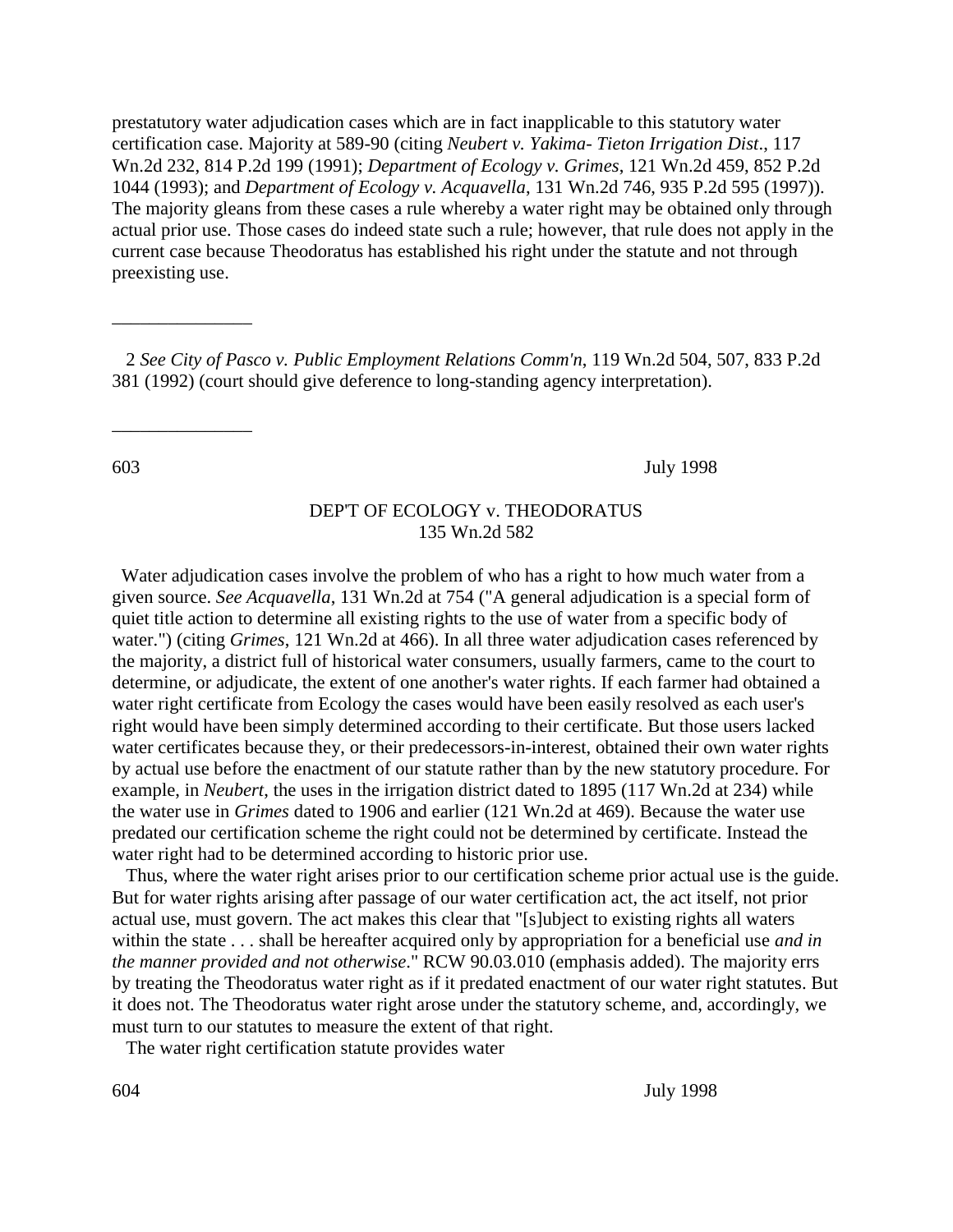# DEP'T OF ECOLOGY v. THEODORATUS 135 Wn.2d 582

rights are vested through an application process which requires the user to appropriate water for a future beneficial use, not a prior actual one. This application process is prospective. RCW 90.03.010 provides:

 Subject to existing rights all waters within the state belong to the public, and any right thereto, or to the use thereof, shall be hereafter acquired only by appropriation for a beneficial use and in the manner provided and not otherwise; and, as tween appropriations, the first in time shall be the first in right.

While the statute does not define either "appropriation" or "beneficial use," the statutory context clearly provides these terms do not mean simply prior actual use or consumption, as the majority wrongly assumes.

 The prospective nature of the process is apparent from an analysis of the several steps which must be followed before a final vested water right certificate will issue. The prospective user must file an application with the Department of Ecology for initial permission to begin the appropriation process. Ecology then issues a temporary permit to begin construction and/or diversion of the water while Ecology investigates. Finally, upon completion of construction, Ecology issues a water right certificate vesting a right to a certain volume of water to be used in the future.

#### Application

 The first step occurs when the citizen files an application for a permit to begin the water appropriation process. RCW 90.44.050; 90.03.250. The applicant may ask permission to drill wells and construct a water delivery system. RCW 90.44.050 provides, "[N]o withdrawal of public ground waters of the state shall be begun, nor shall any well or other works for such withdrawal be constructed, unless an application *to appropriate* such waters has been made to the department and a permit has been granted by it.  $\ldots$  (Emphasis added.) The initial application must specify the

#### 605 July 1998

# DEP'T OF ECOLOGY v. THEODORATUS 135 Wn.2d 582

location of the wells and the intended *future* volume to be used. *See* RCW 90.44.060 ("[E]ach application to withdraw public ground water by means of a well or wells shall set forth the following additional information: . . . (3) the location of the proposed well or wells or other works for the proposed withdrawal; . . . [and] (5) the amount of water *proposed* to be withdrawn, in gallons a minute and in acre feet a year, or millions of gallons a year.") (emphasis added). Obviously, the statute does not require any establishment of past actual use as the application by its nature is prospective. Indeed a prior actual use requirement would be absurd and unworkable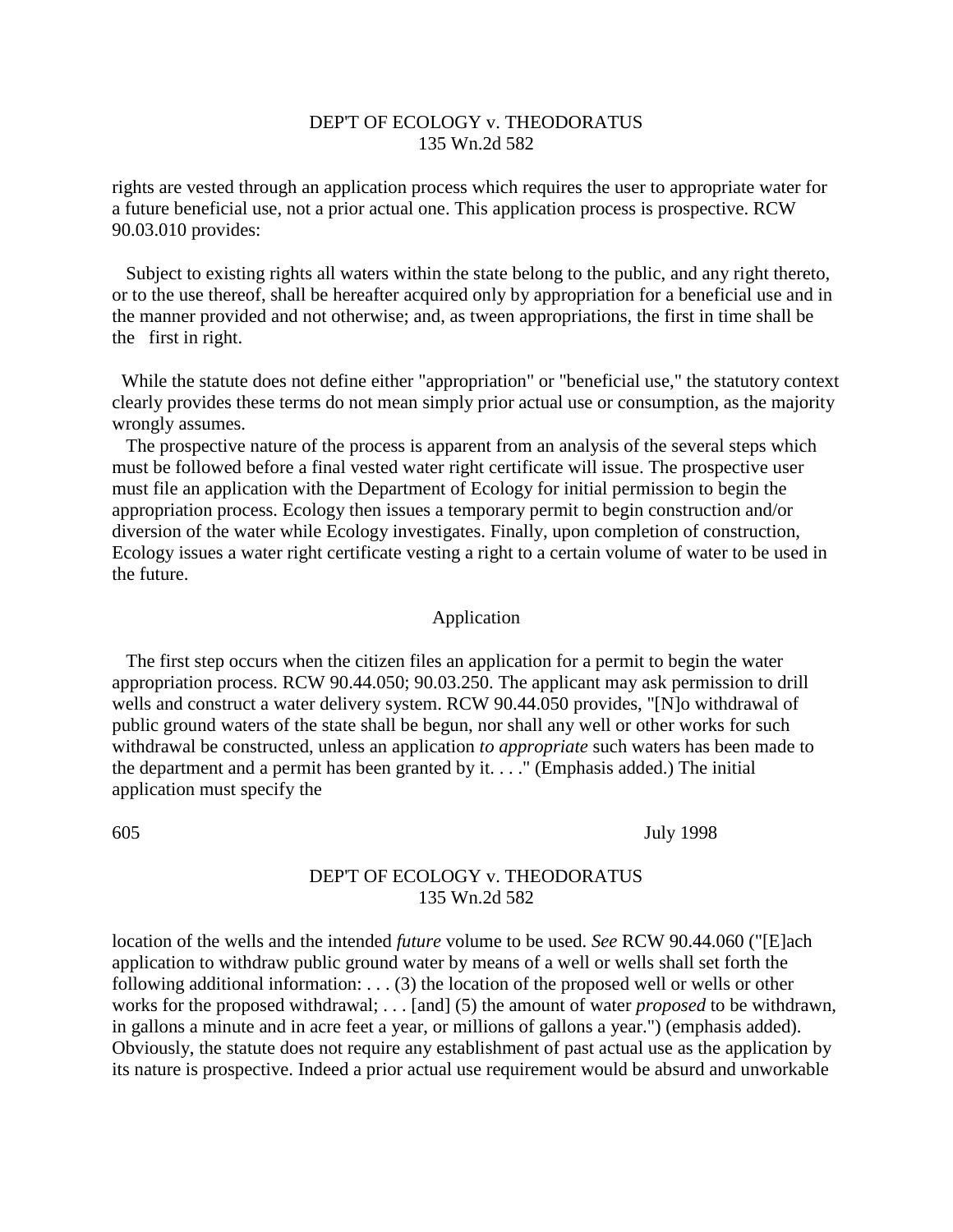in light of the statutory requirement that the application be filed at the outset before any water conveyance construction, much less consumption, begins.

## Investigation & Permit

 The next statutory step requires Ecology to investigate the application to ensure that there is sufficient unallocated water in the region. RCW 90.03.290. Here, Ecology investigated the permit and determined:

 No other water right or other applicant for a water right is likely to be harmed by perfection of a water right using the "pumps and pipes" interpretation in this case. This stretch of the Skagit River has plenty of water, and the ground water along this stretch is also plentiful. There is no minimum flow set for this stretch of the Skagit. There is no fish run which would be endangered by this appropriation.

CP at 85 (PCHB Final Findings, Finding No. XVI).

 Following the investigation Ecology grants a preliminary permit allowing the applicant to move forward with the appropriation. The statute again looks to future intended use, not past actual use. RCW 90.03.290 provides a permit "shall not be approved for more water than *can* be applied to beneficial use for the *purposes* named in the application." (emphasis added). Here, the purpose named in the Theodoratus application is use of water by some 93 homes all of which are to be linked to the extensive water

606 July 1998

# DEP'T OF ECOLOGY v. THEODORATUS 135 Wn.2d 582

distribution system built by Theodoratus. These homes are to be built in the future and their use of water will be in the future. Ecology therefore appropriately granted Theodoratus a permit which provides

The applicant is, pursuant to the Report of Examination which has been accepted by the applicant, hereby granted a permit *to appropriate* the following described public waters . . . Two (2) wells . . . Maximum acre-feet per year: 320.0 . . . [for] Community Domestic Supply [for the Theodoratus parcel].

Ex. R-6 (Department of Ecology Permit No. GI-20763P) (emphasis added). Pursuant to this permit to appropriate Theodoratus drilled the specified wells and constructed a water delivery system.

# Appropriation

 The next step in the process requires the applicant to appropriate the requested amount of water in the manner specified in the permit. Appropriation may be done in a variety of ways under the statute, but must be done in accordance with the initial permit. Appropriation may be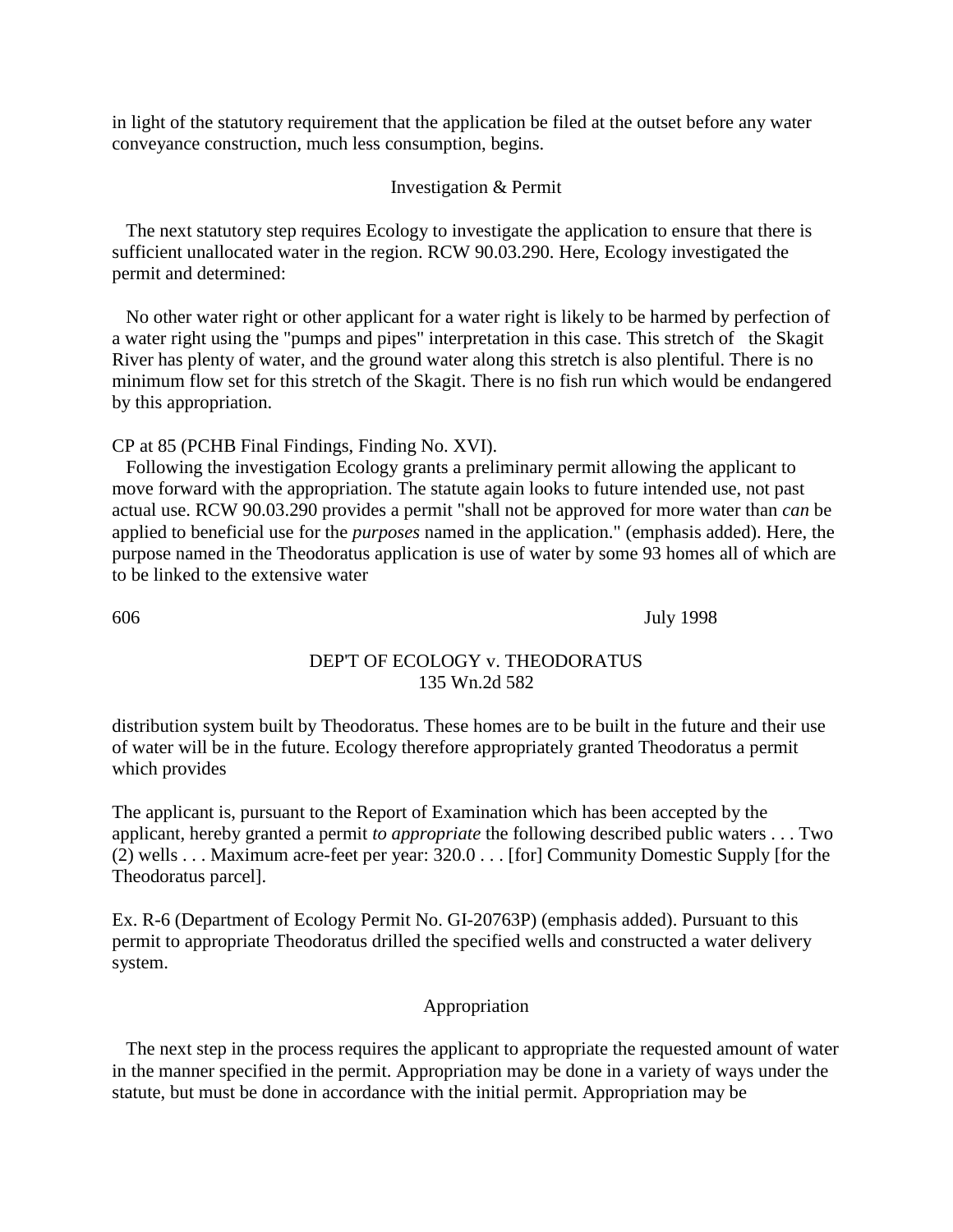accomplished through actual consumption of the water. It may also be accomplished by storing water for future use without actually consuming it. *See* RCW 90.03.345 ("The establishment of reservations of water for agriculture, hydroelectric energy, municipal, industrial, and other beneficial uses . . . shall constitute appropriations within the meaning of this chapter."). *See also* RCW 90.44.055 (impoundment). A third method of appropriation, and the one relevant in groundwater cases, including the present one, is through construction of wells and a water delivery system. RCW 90.03.250 quite clearly provides, "The construction of any ditch, canal or works, or performing any work in connection with said construction or appropriation, or the use of any waters, shall not be an appropriation of such water nor an act for the purpose of appropriating water unless a permit to make said appropriation has first been granted by the department." And it makes

#### 607 July 1998

# DEP'T OF ECOLOGY v. THEODORATUS 135 Wn.2d 582

perfect sense in the groundwater context that perfection occurs when wells are drilled and a water delivery system is constructed as such is the only method of tapping and appropriating groundwater. Thus, the statute allows Ecology to grant a permit to appropriate through construction of wells and a water delivery system. But the majority misses this statutory allowance.

#### Perfection

 The third step in the statutory process is perfection. Perfection occurs when the "appropriation" envisioned in the permit is complete. Here, perfection occurs when the construction is complete. RCW 90.44.080, which governs perfection of groundwater permits, provides:

 Upon a showing to the department that construction has been completed in compliance with the terms of any permit issued under the provisions of this chapter, it shall be the duty of the department to issue the permittee a certificate of ground water right stating that the appropriation has been perfected under such permit.

Thus, pursuant to the statutory text, perfection occurs when construction, as specified in the permit, is complete and not, as the majority declares, through actual use. Here the permit facially specified that Theodoratus shall appropriate by constructing a water delivery system. Accordingly, perfection occurred upon completion of Theodoratus' water delivery system. This is how the PCHB construed the statute. *See* CP at 82 (PCHB Final Findings, Finding No. XII) ("The 'pumps and pipes' interpretation would presently vest Mr. Theodoratus with water for 93 homes on the lots which the water supply system is ready to serve."). And this is how Ecology interpreted the statute because the permit it issued stated a final certificate of water right would issue when "the permanent diversion facilities have been installed together with a mainline system capable of delivering the recommended quantity of water to an existing or proposed distribution system within the area to be served." Exhibit R-3. Ecology reiterated this same position on at least three subsequent occasions: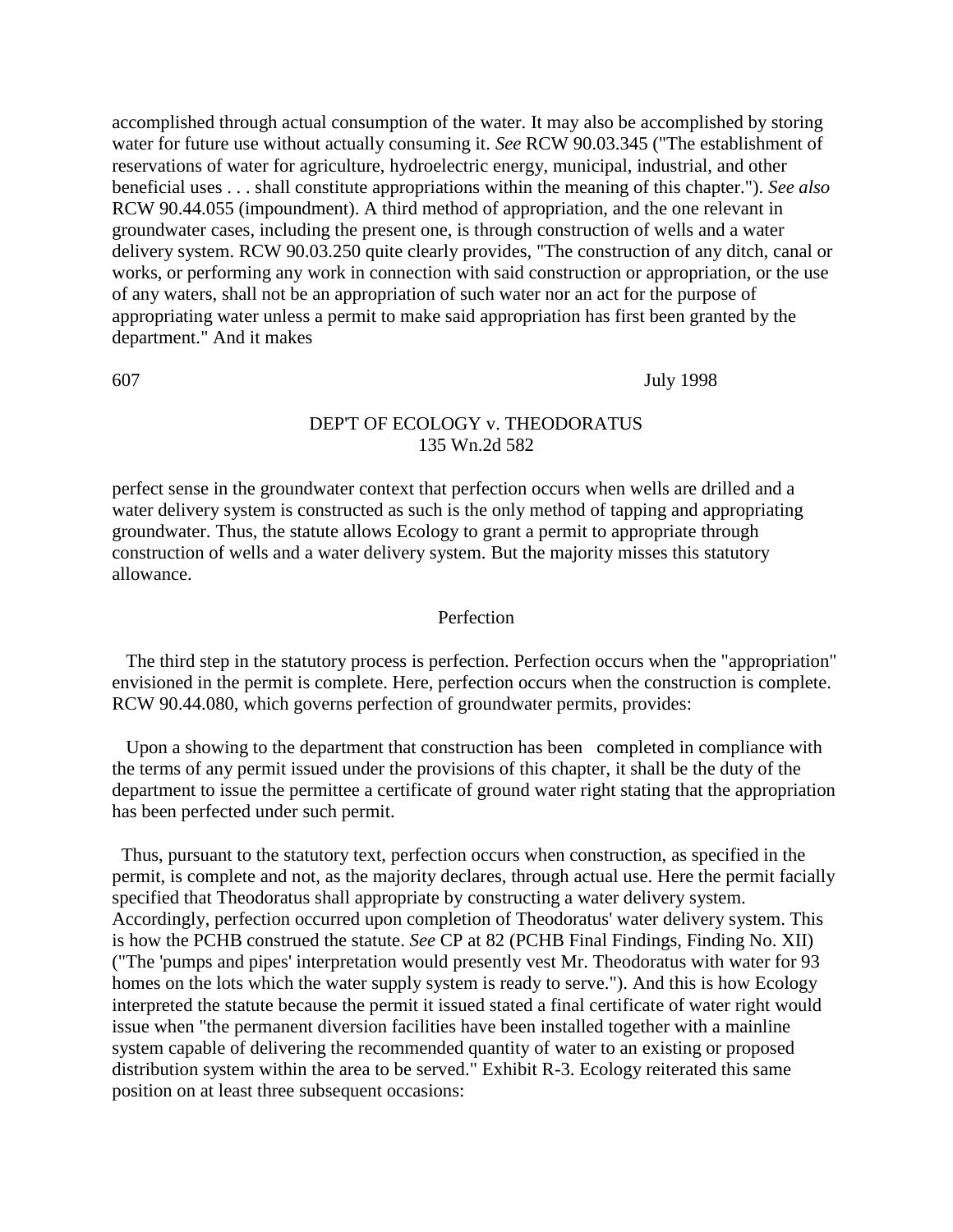### DEP'T OF ECOLOGY v. THEODORATUS 135 Wn.2d 582

1. If, as the completion of construction form you submitted May 27, 1980, indicates the system is now serving at least one house, the system can be considered complete.

Letter, Ecology to Mr. Theodoratus, dated June 4, 1980 (Exhibit R-9).

 2. It would appear the best thing to do would be to issue your certificate for whatever quantity your pump now supplies (gpm) and the acre ft. will be based on the number of lots that your main lines supply.

Letter, Ecology to Mr. Theodoratus, dated April 19, 1982 (Exhibit R-13).

 3. The well, pump, mainlines to all lots, and with at least one hookup, must be installed, to go to final certificate.

Letter, Ecology to Mr. Theodoratus, dated December 22, 1982 (Exhibit R-15).

CP at 80-81 (PCHB Final Findings, Finding No. IX).

 But the majority defeats the simple statutory language by somehow concluding perfection occurs not upon completion of construction but rather upon actual prior use. This is impossible since there can be no use prior to construction of the delivery system. Plugging the majority's spin into the perfection statute, the landowner could necessarily vest nothing because at the moment when "construction has been completed," there is no actual use at all. At the moment construction is complete the house has not been built, nor sold, nor has the family which some day may buy the house used the faucet, flushed the toilet, or watered the lawn. Accordingly, no new development could be vested with any right to water.

 Adding further confusion the majority approves Ecology's revised position that Theodoratus will have a water right vested in the 28 homes which have been constructed rather than the 93 lots for which the water system has been constructed. But allowing a water right to vest for completed construction (not actual use) violates the majority's own rule that only prior actual use will define a water right.

609 July 1998

# DEP'T OF ECOLOGY v. THEODORATUS 135 Wn.2d 582

Empty houses use no more water than empty lots. Further, assuming the majority were to attempt to reconcile its own inconsistencies by asserting that construction of 28 homes is a "beneficial use," how then does it justify its conclusion that construction of a water delivery system for 93 lots is not? The majority's definitions and approach are internally inconsistent, giving way to scrutiny, while yielding an absurd result.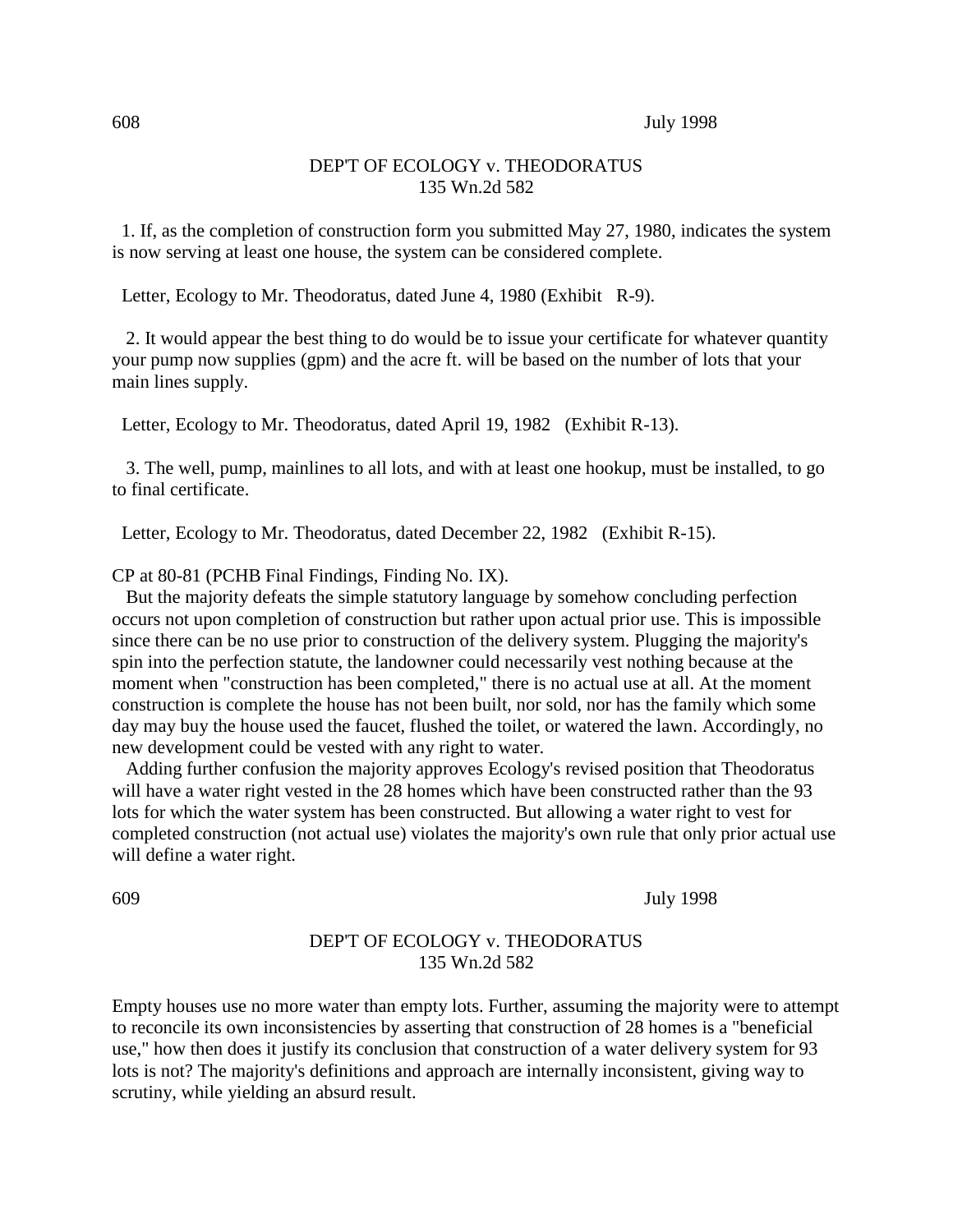Allowing a water right to vest upon completion of the water delivery system, as our statute does, allows a developer to build the often costly and complex system with assurance such will guarantee him a water right. Without such a guarantee no developer in his right mind would invest. /3 Moreover, under the majority's reading it is not clear when, if ever, even the homeowner will be entitled to a certificate. The majority asserts actual use is the talisman yet the statute says a certificate shall issue upon completion of construction. Actual use upon completion of construction is zero, thus entitling the owner to nothing. No rational person would buy a home with no prior guarantee of water. The PCHB recognized the same. *See* CP at 82-83 (PCHB Final Findings, Finding No. XII) (The pumps and pipes approach allows a developer to "assure prospective purchasers that a lot is sold with water. This underpins the saleability [*sic*] of the lot. That done, the developer can obtain financing to build the water supply system. The building of homes is then likely to follow."). /4 As a leading case noted when allowing the water right to

3 *See* Brian Failer, *Special Treatment of Municipal Water Suppliers Under Washington Water Law* [hereinafter B. Faller, *Special Treatment of Municipal Water Suppliers Under Washington Water Law] in Third Annual Sinking Creek Water Law Symposium* 1-14 (Wash. Law Sch. Found., 1996) [hereinafter *Symposium*] (The pumps and pipes method "provides a level of security to investors that tends to make financing more readily available at a lower cost.").

4 *See* Thomas M. Pors, *Recent Developments Regarding Municipal Water Rights 2 in Symposium*: For decades Ecology and its predecessor agencies issued water rights certificates to public water systems based on the 'pumps and pipes' interpretation, that a vested water right based upon beneficial use occurs when pipes and pumps are in place to satisfy the needs of a normal increase in population. Whether for publicly or privately owned water systems, purchasers of' lots (Footnote cont'd. next page)

\_\_\_\_\_\_\_\_\_\_\_\_\_\_\_

\_\_\_\_\_\_\_\_\_\_\_\_\_\_\_

610 July 1998

#### DEP'T OF ECOLOGY v. THEODORATUS 135 Wn.2d 582

be measured according to the capacity of the system, "'[c]ourts are not to shut their eyes to the realities of business life.'" *City & County of Denver v. Sheriff*, 105 Colo. 193, 96 P.2d 836, 841 (1939) (quoting *Barkin Constr. Co. v. Goodman*, 221 N.Y. 156, 116 N.E. 770, 771 (1917)). But the majority does exactly that. The majority's rule will defeat planned development. Such approach not only contravenes the language of the statute but defeats the statute's stated purpose to "support[ ] economically feasible . . . development of physical facilities." RCW 90.03.005.

 The fear underlying the majority's odd rule may be that allowing developers to vest a water right in the capacity of their water delivery system may forever tie up needed water. However, such concern ignores our relinquishment statute which allows relinquishment for non-use. RCW 90.14.

In sum, the majority ignores our statute in favor of a line of inapplicable water adjudication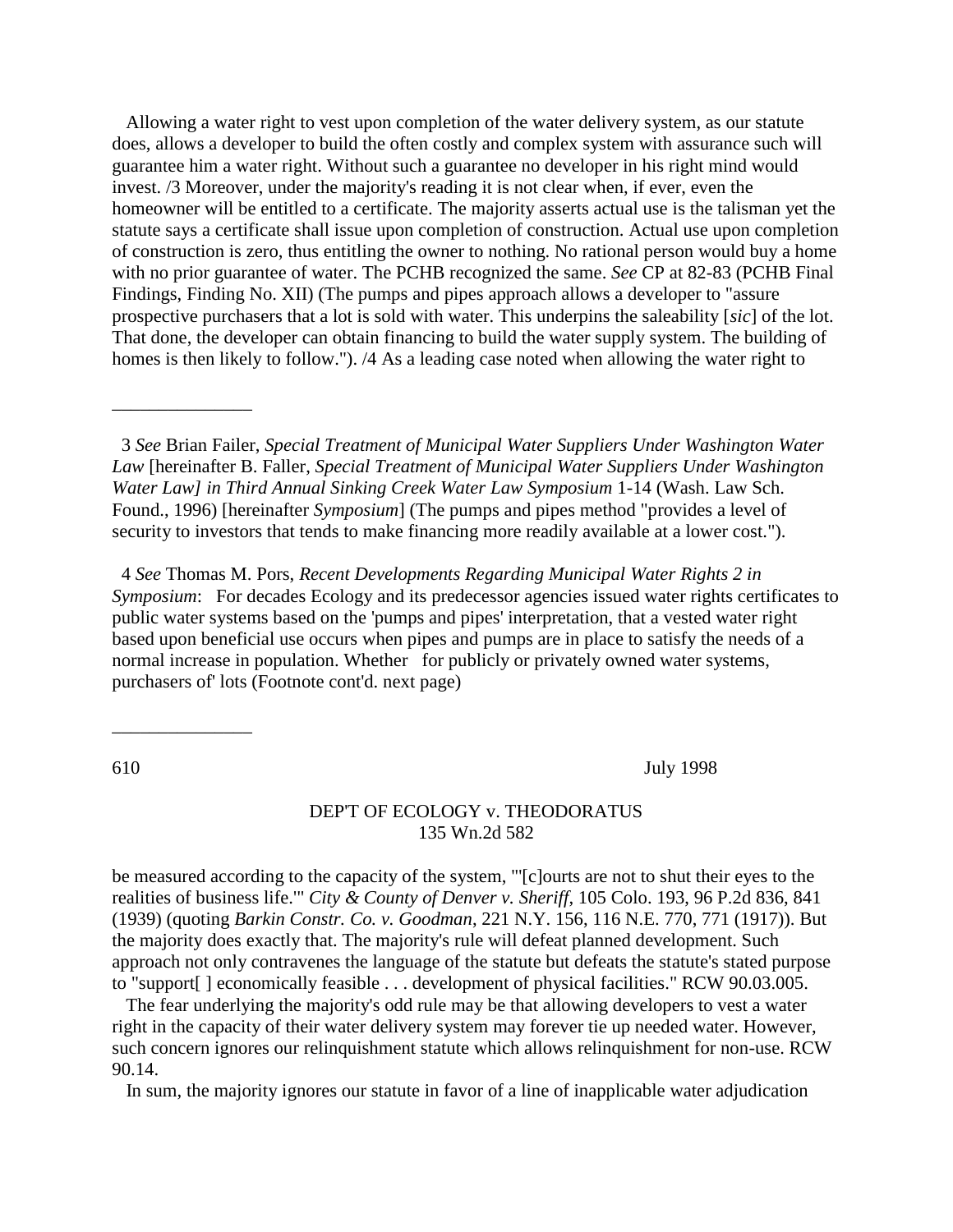cases. However, if the majority looked to our statute, as it should, it must agree pumps and pipes is not only a valid approach to establishing a water right in groundwater, but probably the only approach which truly makes sense in the context of residential or municipal development.

## Western Water Law

 The majority goes further and asserts that not only is the pumps and pipes approach contrary to Washington's statutory scheme but is also alien to western water law in general. Not so.

 While the answer to our inquiry today lies in our statute and not in "western water law," I note that even under western water law prior actual use has never been the single talismanic method for determining a water right. Instead authorities agree such determination is more general and is based on the facts of each case:

(Footnote cont'd. from previous page) must be assured of water availability, which underpins the salability of the lot and the water system's ability to finance the water system's ability to finance the water system improvements.

611 July 1998

#### DEP'T OF ECOLOGY v. THEODORATUS 135 Wn.2d 582

There must be an intent to appropriate manifested by a physical act. . . . Today, intent is generally manifested by filing an application for a water license . . . The courts require some definite commitment to a project such as a district's approval of a project followed by a physical manifestation of intent. "[W]hat constitutes the element of intent and physical act is not the same in every case, and therefore, each case must, and should be considered on an *ad hoc* basis." /[5]

A. Dan Tarlock, *Law of Water Rights and Resources* § 5.14[1], at 5-73 & 74 (1996) (footnote omitted) (alteration in original) (quoting *Colorado River Water Conservation Dist. v. Rocky Mountain Power Co*., 174 Colo. 309, 486 P.2d 438, 442 (1971), *cert. denied*, 405 U.S. 996 (1972)). Here Theodoratus appropriated water by first applying for a permit and then constructing a costly water distribution system as specified in the permit.

 Under general principles of western water law intended future use of water, and not just actual past use, may establish one's water rights. 1 WELLS A. HUTCHINS, WATER RIGHTS LAWS IN THE NINETEEN WESTERN STATES 377-78 (1971) ("From early times, courts have recognized the principle that the right to the use of water for irrigation is not necessarily confined to the quantity actually applied at the time the appropriation is made."); *State ex rel. State Eng'r v. Crider*, 78 N.M. 312, 315, 431 P.2d 45 (1967) ("The right to appropriate water for future use is fully recognized by most authorities."). Future intended use is a recognized method of perfection under both the progressive growth doctrine and the growing communities doctrine. Both doctrines come into play here.

\_\_\_\_\_\_\_\_\_\_\_\_\_\_\_

 $\overline{\phantom{a}}$  , where  $\overline{\phantom{a}}$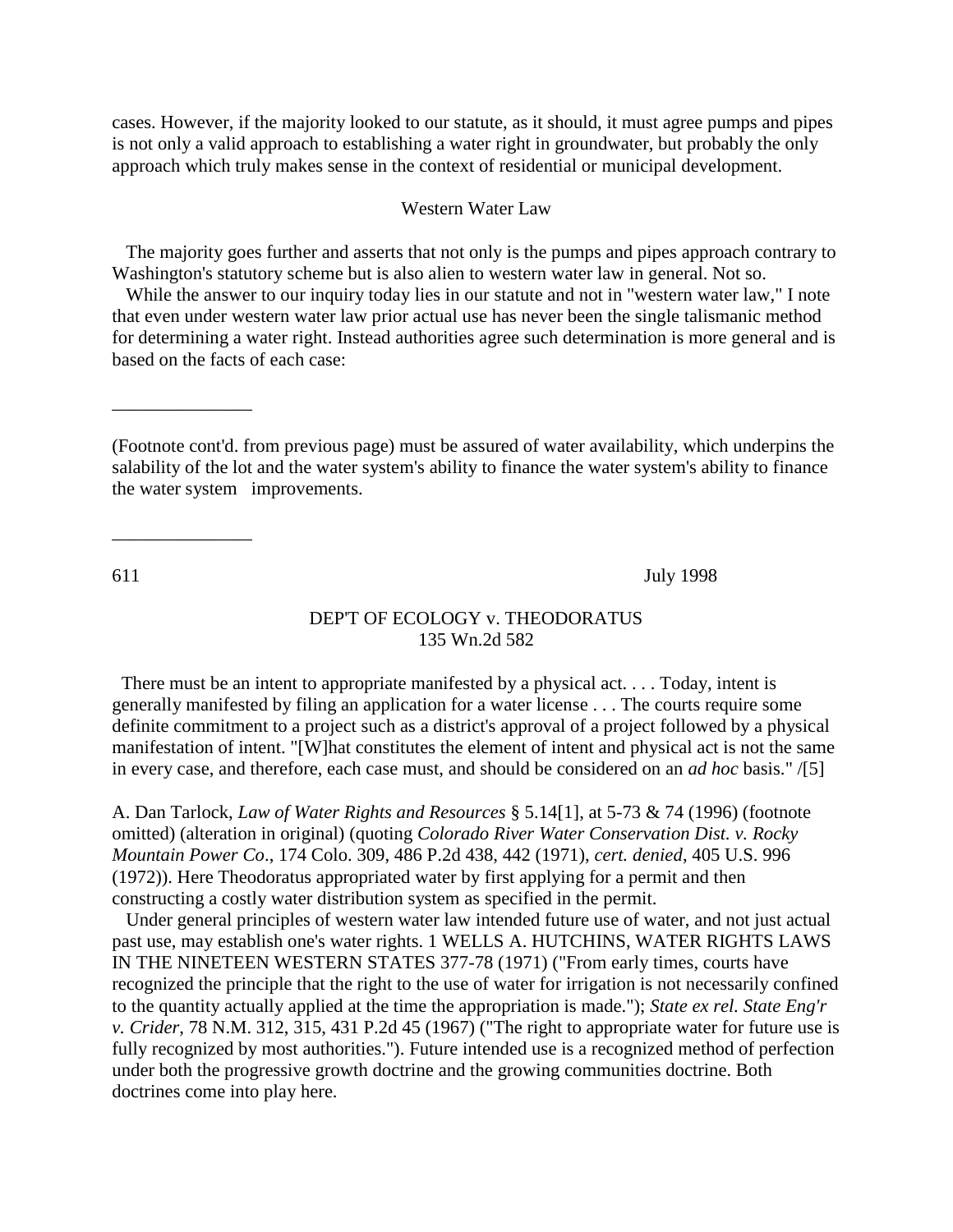#### Progressive Growth Doctrine

Western water law recognizes that future intended use,

 5 *Cf. Basin Elec. Power Coop. v. Board of Control*, 578 P.2d 557, 568 (Wyo. 1978) ("The determination of beneficial use - in such proceedings - is, after all, a question of fact which depends on the circumstances of each case.") (citing *City & County of Denver v. Sheriff*, 105 Colo. 193, 96 P.2d 836, 842 (1939)); *Three Bells Ranch Assocs. v. Cache La Poudre Water Users Ass'n*, 758 P.2d 164, 173 (Colo. 1988) ("Whether a use is beneficial is a question of fact and depends on the circumstances of each case.").

\_\_\_\_\_\_\_\_\_\_\_\_\_\_\_

 $\overline{\phantom{a}}$  , where  $\overline{\phantom{a}}$ 

612 July 1998

#### DEP'T OF ECOLOGY v. THEODORATUS 135 Wn.2d 582

rather than past actual use, may be the applicable measurement in those cases where a landowner has a tract of land of a definite size and knows he will require water for the entire tract but is still in the process of bringing the parcel into development. Such is known as the gradual or progressive growth doctrine. This doctrine contemplates the landowner will develop the land upon assurances in the meantime that he will have water available once the development is complete. In such case he will have a guaranteed water right in the future intended use. The New Mexico high court recently explained:

 [W]hile in mining a fixed amount [of water] may usually be sufficient from the start for all purposes, in irrigation of newly settled land it will not. The need for water grows as the area cultivated grows. The settler can cultivate, perhaps, only a few acres the first year; but he does everything with a view to later expansion. As is said in one case, it is reasonable to suppose that reclamation of the entire area owned at the time of diversion is contemplated. Before his larger acreage is cleared and planted, however (which may take several years), other claimants to the use of the water have arrived. Does the law allow the former to continue increasing his use in the face of these later claimants? "It seems well settled that such is the rule. The amount used need not be fixed, constant quantity. . . ."

# *State ex rel. State Eng'r v. Crider*, 78 N.M. 312, 315, 431 P.2d 45, 48 (1967) (quoting 1 SAMUEL CHARLES WIEL, WATER RIGHTS IN THE WESTERN STATES § 483 (3d ed. 1911)).

The Montana Supreme Court similarly held

 It is not requisite that the water appropriated be made immediately to the full extent of the needs of the appropriator. It may be prospective and contemplated, provided there is a present ownership or possessory right to the lands upon which it is to be applied, coupled with a *bona*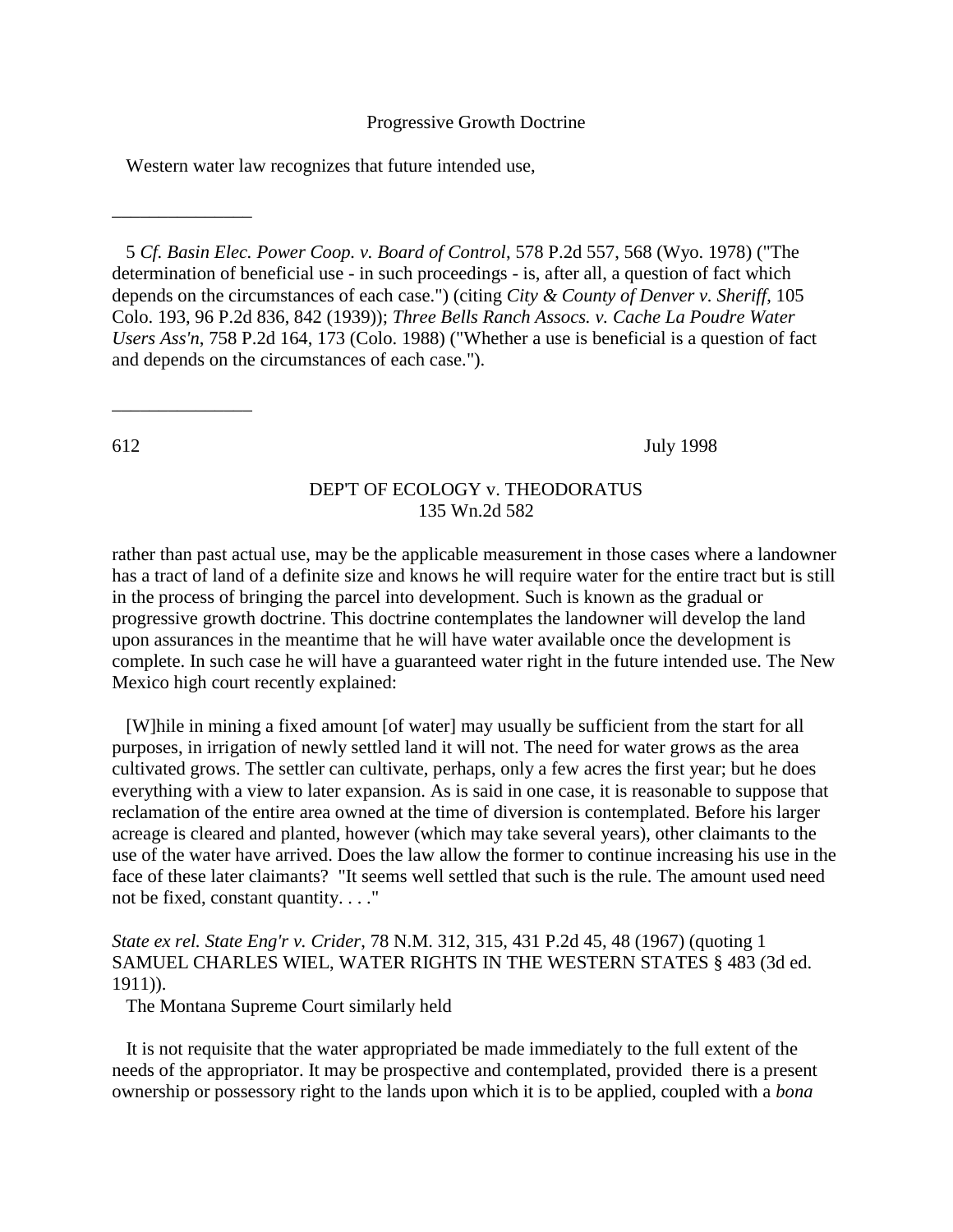*fide* intention to use the water, and provided that the appropriator proceeds with due diligence to apply the water to his needs.

*St. Onge v. Blakely*, 76 Mont. 1, 23, 245 R 532 (1926). *See*

613 July 1998

# DEP'T OF ECOLOGY v. THEODORATUS 135 Wn.2d 582

*also* 1 WELLS A. HUTCHINS, WATER RIGHTS LAWS IN THE NINETEEN WESTERN STATES 377-79 (1971) (describing doctrine of "gradual or progressive development" whereby one's water right "is not necessarily confined to the quantity actually applied at the time the appropriation is made" but rather may include intended future growth). While most cases recognizing this approach have been agricultural ones, the approach is not limited thereto. *See* Wiel § 483, at 513.

 Where the progressive growth doctrine applies the landowner must physically manifest his intent to make the future appropriation. One obvious and acceptable method of doing so is to construct a water distribution system sufficient to service the entire tract: the pumps and pipes approach. As the Ninth Circuit explained, when this doctrine applies,

 if the water is used for the purpose of irrigating lands owned by the appropriator, the right is not confined to the amount of water used at the time the appropriation is made. He would be entitled, not only to his needs and necessities at that time, but to such other and further amount of water, *within the capacity of his ditch*, as would be required for the future improvement and extended cultivation of his lands. . . .

*Hewitt v. Story*, 64 F. 510, 514 (9th Cir. 1894) (emphasis added).

 We, too, have recognized the vitality of this doctrine. For example, in *In re Water Rights in Alpowa Creek*, 129 Wash. 9, 13- 15, 224 P. 29 (1924) the landowner owned 340 acres and installed an irrigation system to irrigate the entire tract even though he initially cultivated only 12 acres. This court allowed a water right for irrigation of the full 340 acres held by landowner. The court noted "[a]n appropriation of water consists of an intention to appropriate followed by a reasonable diligence in applying the water to a beneficial use. . . . The law does not require an immediate use." *Id*. at 13-15 (citations omitted). *See also In re Waters of Doan Creek*, 125 Wash. 14, 25, 215 P. 343 (1923) (applying gradual growth doctrine); *Thorp v. McBride*, 75 Wash. 466, 469-70, 135 P. 228 (1913) (acknowledging gradual

614 July 1998

# DEP'T OF ECOLOGY v. THEODORATUS 135 Wn.2d 582

growth doctrine but refusing to apply it because the alleged growth is "too remote, speculative, and fanciful"). Not surprisingly the doctrine is consistent with the wording of our statute which, as discussed above, allows an appropriation to be perfected by construction of a water delivery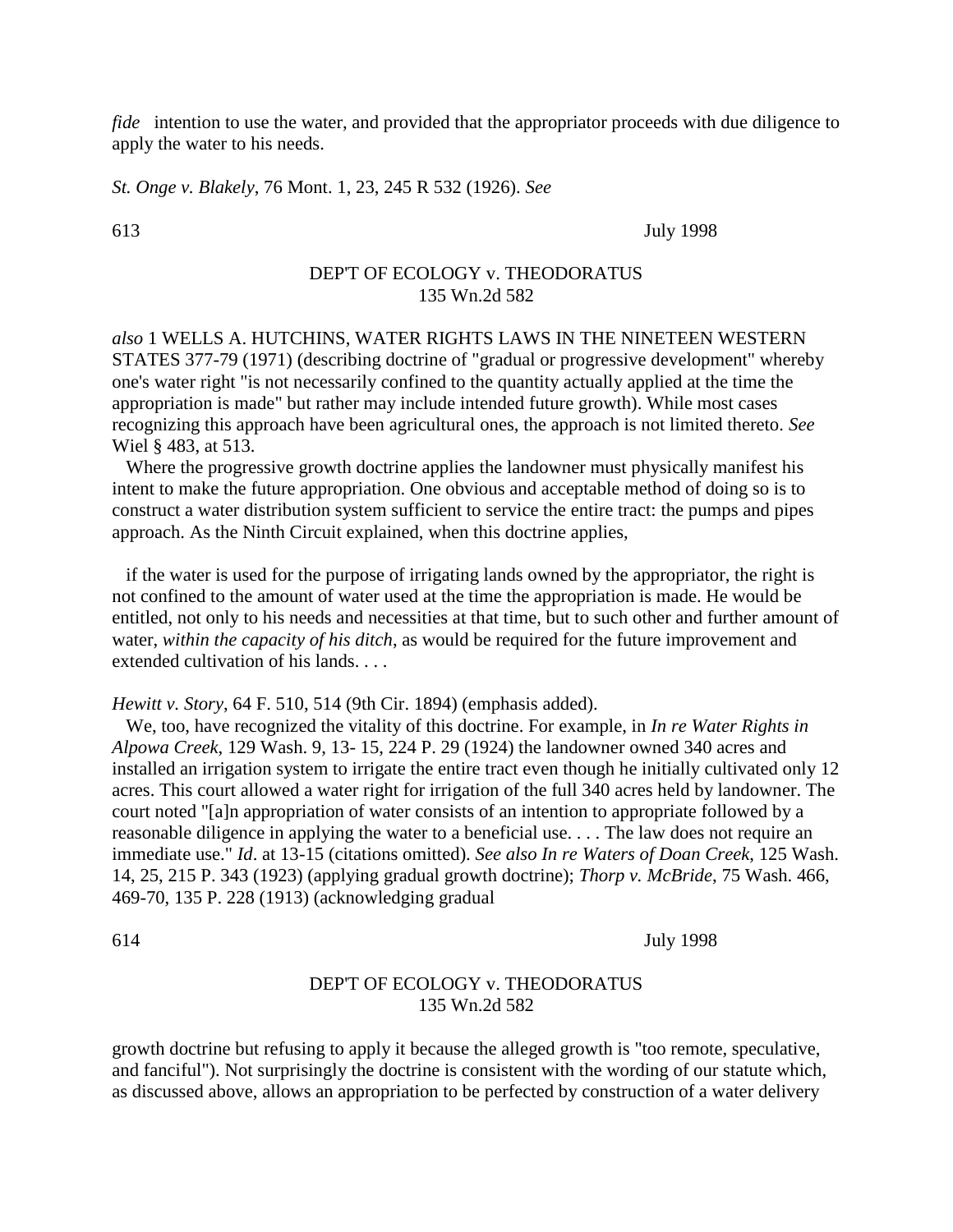system.

 Indeed, the facts of the present case provide an ideal situation in which to apply the gradual growth doctrine. Like the farmers in the cases cited above, Theodoratus owns a precise amount of land which he intends to bring into use, although by necessity the raw land is first partitioned by platting, and then served by utilities (including water) before houses may be constructed. As in the cases cited above, it is reasonable to judge Theodoratus' water right, not by any past actual use, but rather by the amount of his intended future use as measured by the costly system of wells and pipes he has constructed. The capacity of his system is the modern day equivalent to the "capacity of his ditch." *Hewitt*, 64 F. at 514. However, the majority again disregards the relevant authority.

#### Growing Communities Doctrine

 The majority further overlooks a second doctrine which also speaks to the facts of this case. Under the "growing communities doctrine" a community may perfect a water right in the amount of water it reasonably anticipates it will need to ensure water for future growth. Often the best indicator of the community's future intended water need is the capacity of the water distribution system it has constructed. As the PCHB concluded this doctrine fully applies to the case before us.

 he leading case applying the growing communities doctrine is *City & County of Denver*, 96 P.2d 836. There Denver built an expensive water pipeline system allowing it to bring water to the city from the opposite side of the continental divide. The system's capacity was considerably greater than Denver's then- current water needs. The unused excess was intended for future growth. The issue

615 July 1998

## DEP'T OF ECOLOGY v. THEODORATUS 135 Wn.2d 582

was whether Denver could perfect its water right by reference to its water system's capacity or whether it was limited to prior actual use. The Colorado high court held that where a complex water system has been built to accommodate future needs of a community, the water right may be based on the flow capacity of the system's pumps and pipes rather than on the present or past actual water use. *Id*. at 841.

 The theory of growing communities doctrine "reflects a concept of constructive beneficial use because it includes an amount of probable future municipal use, as well as actual use." Janis E. Carpenter, *Symposium on Northwest Water Law: Water for Growing Communities: Refining Tradition in the Pacific Northwest*, 27 ENVTL. L. 127, 136 (1997) [hereinafter J. E. Carpenter, *Symposium on Northwest Water Law*]. *See also* Brian Faller, *Special Treatment of Municipal Water Suppliers Under Washington Water Law* [hereinafter B. Faller, *Special Treatment of Municipal Water Suppliers Under Washington Water Law*] *in Third Annual Sinking Creek Water Law Symposium* 1-9 (Wash. Law Sch. Found., 1996) ("DOE adopted what I refer in the section to follow as the concept of constructive beneficial use, to allow municipalities to certificate water that had not actually been put to beneficial use."). /6

The growing communities doctrine is recognized throughout the western states. *See State ex*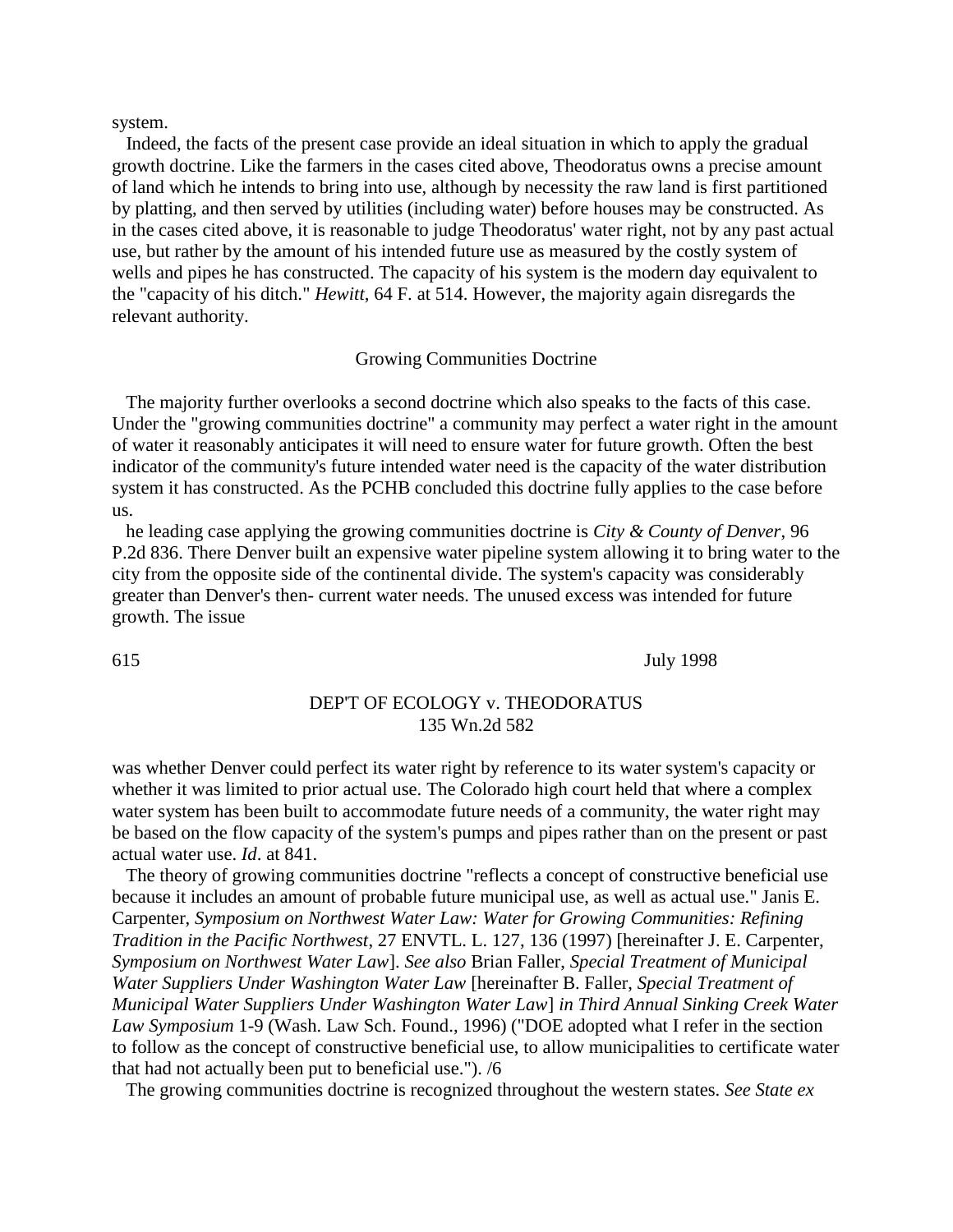*rel. Reynolds v. Rio Rancho Estates, Inc*., 95 N.M. 560, 624 P.2d 502, 506 (1981) ("When determining the extent of a municipal water right, it is appropriate for the court to look to a city's *planned* future use of water from the well caused by an increasing population."); *Reynolds v. City of Roswell*, 99 N.M. 84, 654 P.2d 537, 540 (1982) ("When determining the extent of a municipal water right, and the validity of any conditions attached thereto by the State Engineer, it is appropriate for the Court to look to a city's planned future use of water.");

6 *See also* B. Faller, *Special Treatment of Municipal Water Suppliers Under Washington Water Law* at 1-11 (under the pumps and pipes approach "the annual quantity is based on a projection of the highest annual use assuming the development is fully built.").

\_\_\_\_\_\_\_\_\_\_\_\_\_\_\_

\_\_\_\_\_\_\_\_\_\_\_\_\_\_\_

616 July 1998

#### DEP'T OF ECOLOGY v. THEODORATUS 135 Wn.2d 582

*City & County of Denver v. Northern Colo. Water Conservancy Dist*., 130 Colo. 375, 276 P.2d 992, 997 (1954) ("when appropriations are sought by a growing city, regard should be given to its reasonably anticipated requirements.") (citing *Van Tassel Real Estate & Live Stock Co. v. City of Cheyenne*, 49 Wyo. 333, 54 P.2d 906 (1936)); *City & County of Denver*, 96 P.2d 836); 1 WELLS A. HUTCHINS, WATER RIGHTS LAWS IN THE NINETEEN WESTERN STATES 246-49 (1971) (discussing the growing communities doctrine); J. E. Carpenter, *Symposium on Northwest Water Law, supra* (same).

 This doctrine is reflected in Washington's current statutory scheme. *See, e.g*., RCW 90.03.260 (permit applications for "municipal water supply, [ ] shall give the present population to be served, and near as may be, the future requirement of the municipality."); RCW 90.14.140(2)(d) (currently unused water right held by communities not subject to relinquishment).

 The growing communities doctrine serves important functions. It allows communities to secure a source of water to meet growing needs. It also allows a community to construct a properly scaled water system at the start rather than constantly expanding the system on a piecemeal basis to meet growing population. The realities of business life and common sense come into play as well. The pumps and pipes method "serves important purposes: it allows municipalities to rationally plan and provide for future requirements." B. Faller, *Special Treatment of Municipal Water Suppliers under Washington Water Law* at 1-14.

As commentators explain,

As a practical reality, it is impossible for a municipality simply to tack on infrastructure and water rights year by year as its needs grow. Instead, municipalities typically plan one or two decades ahead, or more. The infrastructure required to serve a city cannot gradually be sized up. Pipes, treatment facilities and other components must be sized at the time of design to meet growing needs over time. Likewise, in order to carry out its responsibility to its citizens, the city must acquire water rights of sufficient size to meet those growing demands.